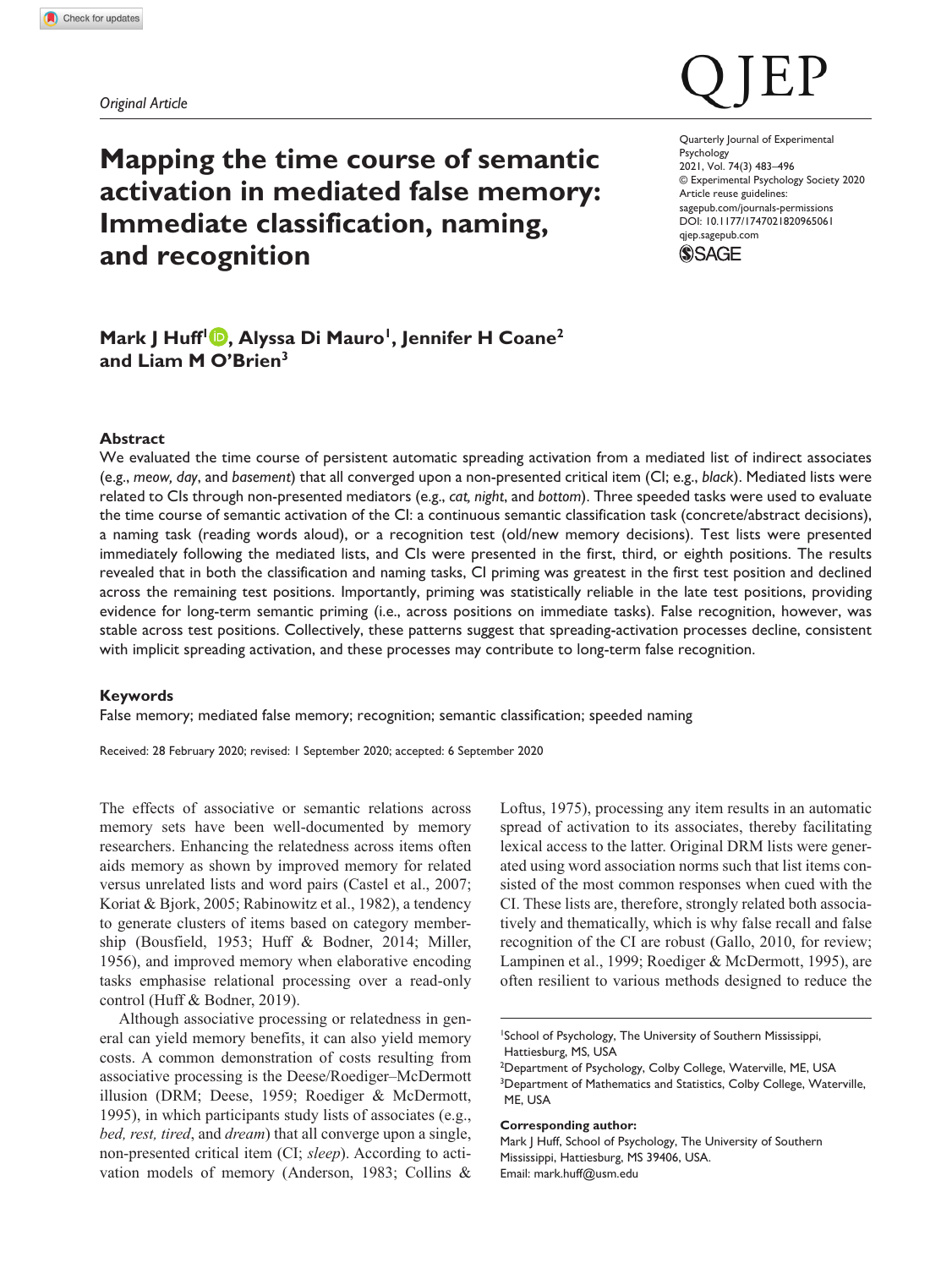illusion (Gallo et al., 2001; Huff & Bodner, 2013; McCabe & Smith, 2002), and persist on memory tests completed after a significant delay (Seamon et al., 2002). Given the persistence of list-based false memory illusions, particularly after a delay, the purpose of the present study is to examine the persistence of long-term CI activation following exposure of several unrelated items using a series of speeded response tasks.

# **Thematic and associative processes in the DRM illusion**

Although several mechanisms have been proposed to account for the DRM illusion (see Gallo, 2006, for review), the two most frequently cited are fuzzy-trace theory (FTT; Brainerd & Reyna, 1990) and activation monitoring theory (AMT; Roediger, Balota, & Watson, 2001). FTT posits that during encoding of DRM lists, participants store both a verbatim and gist memory representation (Brainerd & Reyna, 2002). The verbatim representation corresponds to specific details of list items themselves such as the font, colour, and test position. The gist representation contains the thematic meaning of the item or group of items when meanings are consistent in the list. Because DRM CIs are not presented in the list, the illusion is due to the *extraction* of thematic gist information, which is incorrectly endorsed as studied during the test phase. The DRM illusion can be mitigated, however, provided recollection of sufficient verbatim information allows for rejection of gist information (i.e., recollection rejection). In addition, gist representations are suggested to be relatively stable over time, whereas verbatim representations generally decay or become interfered with, leading to a reduction in memory for studied list items. Consistent with the predictions of FTT, the DRM illusion has been shown to persist over a delay of weeks or even months (Seamon et al., 2002), despite memory for studied list items declining.

In contrast, AMT involves a two-stage process in which the DRM illusion is due to automatic lexical spreading activation from studied list words to the CI, and a monitoring failure at test in which individuals falsely endorse CIs as presented on the initial study list (presumably by misattributing the increased familiarity or accessibility of the CI to a study event instead of implicit activation processes). Associative-based processes, such as lexical spreading activation, have also received empirical support. Deese (1959) showed that backward associative strength (BAS)—a measure of association between studied list items and the CI—was related to the likelihood that CIs would be falsely recalled. Similarly, Roediger, Watson, et al. (2001), using a regression analysis, reported that BAS was the strongest predictor of CI false recall and the second strongest predictor of CI false recognition. Consistent with this pattern, longer DRM lists, which are likely greater in total BAS, are positively related to the

DRM illusion (e.g., Coane et al., 2007; Hutchison & Balota, 2005; Robinson & Roediger, 1997), providing additional evidence that implicit activation of the CI is related to the DRM illusion. However, it is worth noting that thematic coherence and specific types of semantic features not only relate to the DRM illusion but are also related to BAS (Cann et al., 2011). Collectively then, in the DRM paradigm, gist extraction and activation monitoring are perfectly confounded—study lists possess a strong thematic consistency supporting gist extraction, but also share strong associations to the CI, supporting spreading activation. Furthermore, both theoretical accounts include an error-increasing mechanism (gist extraction and automatic activation) and an error-reducing mechanism (verbatim recollection and test-based monitoring). As such, both accounts can accommodate the DRM findings reported in the literature.

To parse the thematic/activation accounts of the DRM illusion, researchers have had to rely upon newly constructed lists that minimise the contributions of gist processes leaving associative processes intact. Hutchison and Balota (2005) compared false memories on homograph lists relative to traditional DRM lists that were matched on BAS. On homograph lists, list items were related to a CI (e.g., *right*), but the list contained items from two separate meanings, which disrupted the consistency of the gist representation (e.g., Meaning 1: *wrong, correct, accurate*, etc.; Meaning 2: *left, handed, starboard*, etc.). Despite the presence of separate themes, homograph and DRM lists produced equivalent false recall/recognition, supporting activation-monitoring processes over gist extraction. Separately, however, Huff et al. (2015) found evidence for gist extraction using homograph lists, but only when gist processes were encouraged by blocking words together by homograph theme and using a delayed test. Thus, homograph lists did not consistently support either account.

More recently, stronger evidence supporting AMT has been reported by Huff and colleagues (Coane et al., 2016; Huff et al., 2012; Huff & Hutchison, 2011), using mediated lists in which list items are only indirectly related to CIs through non-presented mediators. For instance, studying list items *faucet, London, jog*, and so on can produce false recognition of the CI *river*, through implicit activation of a set of mediators that are not studied (e.g., *water, bridge, run*). This *mediated false recognition* pattern is noteworthy because mediated list items are completely unrelated to each other and are not directly related to the CI according to the associative norms. The unrelated nature of mediated lists precludes the formation of a consistent gist representation and therefore could only be due to spreading activation processes. Although the evidence for activation-monitoring theory in associative false memory using mediated lists is quite convincing, we note several recent instances that attribute the DRM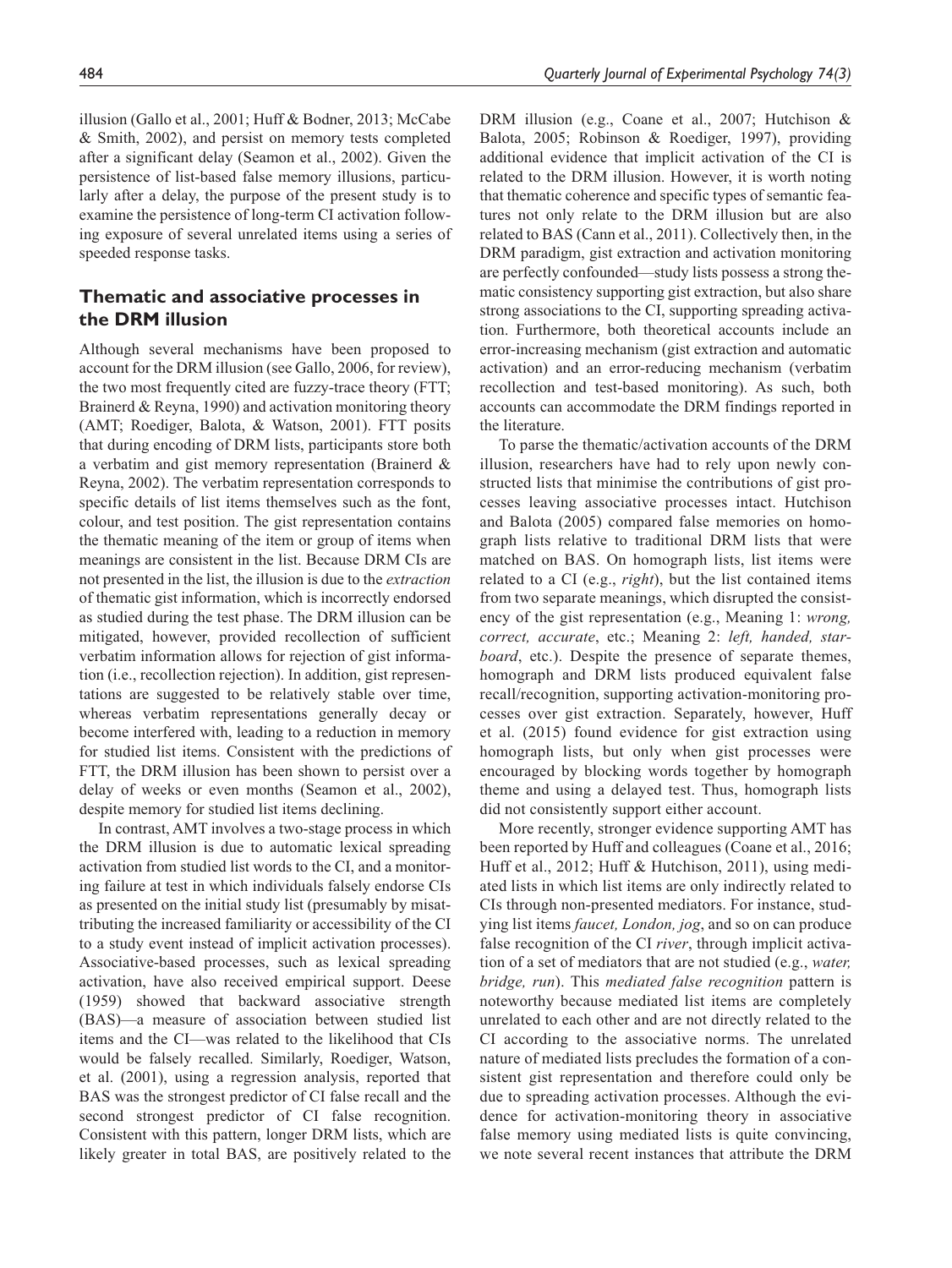illusion as occurring through gist-based processes (Abadie & Camos, 2019; Cann et al., 2011; Reyna et al., 2016), indicating that the debate remains unresolved. Although specifying those theories which explain and predict factors that contribute to memory illusions are critical for applied considerations, the aim of the present experiment was to evaluate implicit activation of mediated critical lures via a semantic priming paradigm, rather than adjudicating between theoretical explanations provided by AMT and FTT directly.

# **The semantic priming approach to examining activation-based processes**

The major assumption of previous studies on mediated false memories is that the presentation of study lists implicitly activates mediators, which in turn, activate the CI through spreading-activation processes. The goal of the present study is to provide a more direct assessment of activation processes of mediated study lists using a semantic priming paradigm—a common method used to gauge implicit lexical processing. In this paradigm, participants are required to make a series of decisions or responses to a series of words. Common tasks include the lexical-decision task (LDT; word vs. non-word decisions), the semantic classification task (determine whether a word is concrete vs. abstract), and the pronunciation/naming task (reading words aloud). These tasks have often yielded a semantic priming effect: faster responses to a target word (e.g., *window*) when preceded by a related prime (e.g., *blinds*) versus a non-related prime (e.g., *pencil*; Meyer & Schvaneveldt, 1971; Neely, 1977; see McNamara, 2005, for review). Semantic priming has been interpreted as evidence for spreading-activation processes, especially when post-lexical strategies, such as semantic matching, have been minimised when tasks are completed continuously (McNamara & Altarriba, 1988).<sup>1</sup>

Spreading activation processes have also been supported using prime–target pairs that are associated through non-presented mediators. For instance, facilitation is found when target words (e.g., *box*) are preceded by prime words (e.g., *beach*) that are related by a non-presented mediator (e.g., *sand*), compared to unrelated pairs (Balota & Lorch, 1986; Chwilla & Kolk, 2002; Hutchison, 2003; Jones, 2010). Mediated primes and targets typically yield semantic priming effects that approximate half the magnitude of directly related items (Balota & Lorch). Indeed, mediated priming experiments served as inspiration for investigating associative false memory effects reported above (e.g., Huff et al., 2012; Huff & Hutchison, 2011).

Mediated priming is consistent with an automatic spreading activation account as it suggests a two-step process in which activation from primed concepts spreads to adjacent concepts that are directly and indirectly related, facilitating downstream responses (Anderson, 1983;

Collins & Loftus, 1975; Hutchison, 2003). Some researchers (e.g., Chwilla et al., 2000; Hill et al., 2002; Jones, 2010, 2012) have suggested that a retrospective semantic matching process could account for some mediated priming effects, particularly when associations between prime, mediator, and target are weak. However, mediated priming effects have been reliably found in pronunciation tasks, in which strategic semantic matching processes are generally thought to be minimised (Balota & Chumbley, 1984; Jones & Estes, 2012), providing support for spreading activation in mediated priming.

In the DRM paradigm, spreading activation as an underlying mechanism hinges, in part, upon whether activation generated at encoding can persist over a delay or decays over time. The DRM illusion has been found to persist for weeks to months following study (Seamon et al., 2002; Thapar & McDermott, 2001; but see Colbert & McBride, 2007), though semantic priming effects between a single prime and target are generally short-lived (typically lasting 1–2s) and can be reduced or eliminated with a single intervening item (Dannenbring & Briand, 1982; Masson, 1995) or when participants attend to divergent semantic information (Balota et al., 1992; Neely, 1977). The persistence of false memory effects has often been used as a line of evidence against activation and in support of gist extraction as a driving mechanism in the DRM illusion, because, it is argued that any activation effects would have dissipated long before a delayed test is administered (e.g., Brainerd et al., 2008). However, Joordens and Becker (1997; see also Ray & Bly, 2007) have reported long-term semantic priming effects across several intervening items when response tasks encouraged processing of semantic features. Clearly, in this context, "long-term" refers to *priming* effects persisting beyond 1–2s and several intervening items, not to persistent memory traces. Because DRM lists consist of many semantically related "primes," activation from DRM lists could persist beyond that of a single prime (see Tse & Neely, 2005, 2007, for review). Thus, given the apparent inconsistency in the literature between the persistence of false memory effects and the short-lived nature of activation, further elucidating the time course and duration of activation processes is critical for explaining the phenomenon and its potential generalisability to other memory illusions.

# *Long-term priming of DRM CIs*

Several studies have examined long-term semantic activation originating from DRM materials. Zeelenberg and Pecher (2002) and McKone (2004) had participants initially study many DRM lists followed by an LDT on a set of items which included CIs, DRM list words, and nonwords. In both studies, no evidence of CI priming was found, which may reflect decay of activation due either to the presence of several intervening lists or a relatively long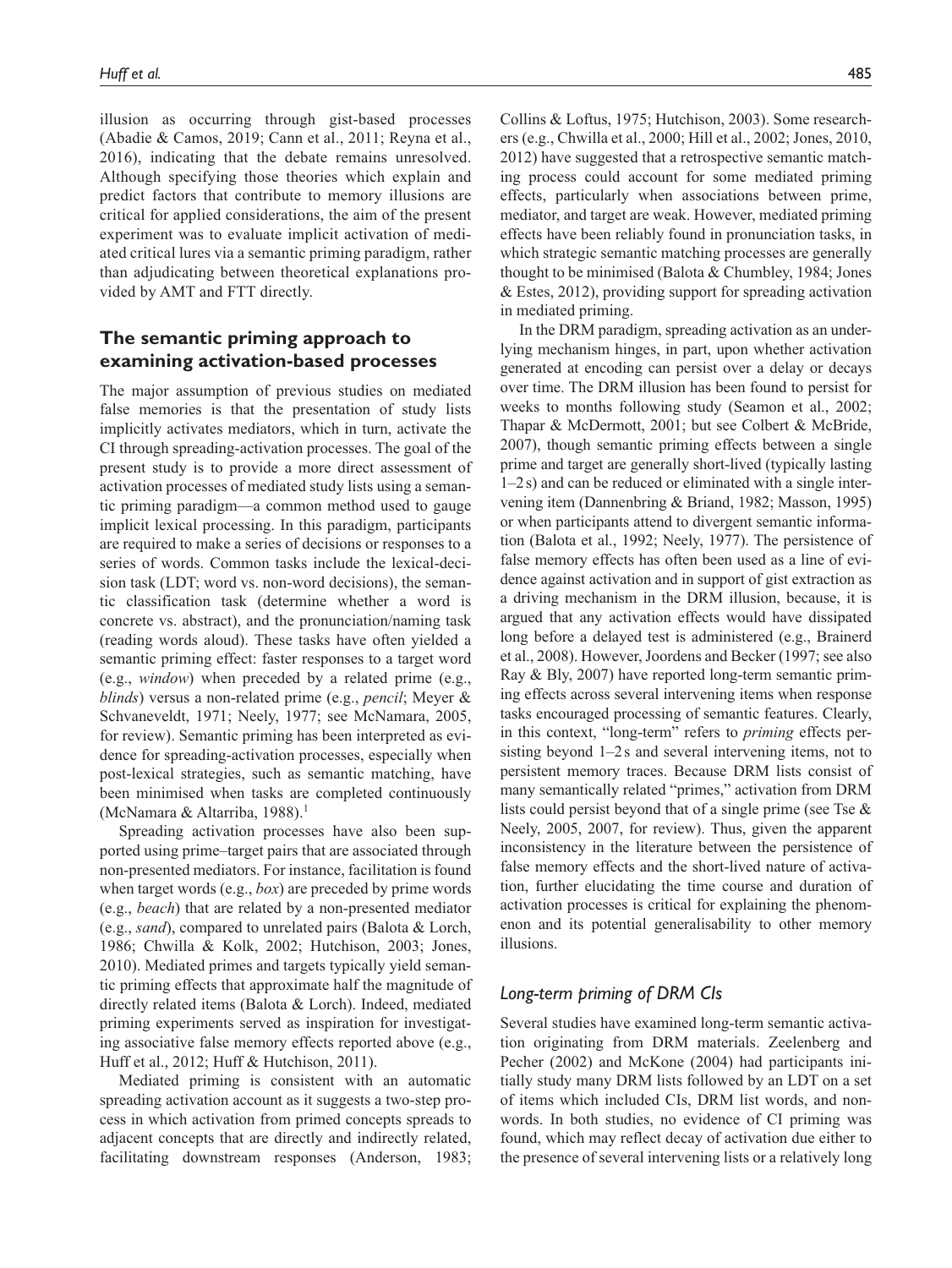delay between study and the LDT (cf. Tse & Neely, 2005). In contrast, studies that employ an LDT immediately after studying each DRM list have found evidence for CI priming (e.g., Hancock et al., 2003; Meade et al., 2007; Tse & Neely, 2005, 2007); suggesting that the LDT must be completed shortly after the presentation of the DRM list to detect reliable priming. However, differences in the persistence of priming effects over time emerged across studies, with some showing priming across different test positions, including long-term priming at later positions (e.g., when the CI was the third or eighth item on the test list), and others only showing priming when the CI was in the first and most immediate test position.

In one example, Tse and Neely (2005) presented participants with a series of 14-item DRM lists without nonwords. Each list was followed by a 30-s filler task and a 40-item LDT that presented the CI in either the first or second half of the LDT trials. Relative to a baseline list, in which CIs were presented following the presentation of an unrelated list, Tse and Neely found evidence for long-term semantic priming when the CI was presented on both the first and second halves of the LDT. Priming in the second half was diminished in two of their four experiments—a pattern consistent with a decay of activation characteristic of spreading activation processes. The long-term priming pattern was replicated in a subsequent study (Tse & Neely, 2007) using conditions that controlled for test-induced priming by withholding semantically related test items prior to the presentation of the CI (cf. Coane & McBride, 2006).

In a separate study, Meade et al. (2007) presented 27-item lists that contained 15 DRM items that were arranged such that blocks of five DRM items were interleaved with blocks of four items that were either unrelated words or non-words. After a brief 1-s delay, participants completed an LDT in which CIs were presented in test Positions 1, 3, 6, or 11, to gauge the time course of semantic priming. Reliable CI priming was found, but only in the first test position. Priming decayed and was not reliable by the third test position. In a separate condition, participants were presented with the same 27-item lists, but instead completed a speeded recognition test on the same items. In contrast to the LDT results, false recognition rates were reliable and stable across test positions, demonstrating a disconnect between implicit CI activation as assessed on the LDT and false recognition. To account for these differences, Meade et al. suggested that recognition test instructions may encourage the use of a retrieval-mode process (Tulving, 1983), in which accessing episodic memory may cause reactivation of the associative network established during encoding, contributing to longterm false recognition.

In another study, Meade et al. (2010) further examined long-term CI priming by evaluating potential additivity of priming from DRM lists by presenting participants with 14-item DRM lists in which either the first 7 items were

related DRM items and the last 7 were unrelated, the first 7 were unrelated and the last 7 were related, or all list items were related (cf. Balota & Paul, 1996). Each list was then immediately followed by a naming task in which participants read aloud each word and vocal onset responses were measured. The shift to a naming task was done to eliminate non-words from the study list that were used for the LDT and to reduce potential contributions of post-lexical decision strategies (Neely, 1991). The CI was presented in test Position 1, 3, or 9 to gauge long-term priming. Importantly, long-term priming was found in later test positions, particularly when the first seven items were strongly related and the last seven were unrelated. Thus, although there are some inconsistencies regarding longterm priming, the general pattern across studies seems to favour the presence of long-term CI priming with some evidence that priming decays over time.

# *Present study*

In this study, we further evaluate long-term semantic priming effects of CIs by employing indirectly related mediated lists. The use of mediated lists to examine long-term priming of CIs is advantageous over directly related DRM lists for two reasons. First, activation of CIs is implicit in nature as the study list items are not related to CIs based on the Nelson et al. (1999) associative norms and participants are generally unaware of the association between the study list and the CI (Coane et al., 2016; Huff et al., 2012). Longterm priming effects would, therefore, only reflect implicit associations between study lists. Second, the use of mediated lists greatly restricts, and possibly even prevents, the use of post-lexical response strategies which would operate outside of implicit activation. This is because even if participants were to employ a post-lexical strategy when responding to test items, this strategy would not be beneficial as test items share no direct association with the studied mediated list and would not be explicitly predictive. Indeed, Meade et al. (2010) suggested that the greater long-term CI priming found when the first seven items studied were strongly related and the last seven unrelated may have been due to participants explicitly generating a theme label for these items when they noticed a difference with the second half being unrelated items. They then relied upon this label during the naming task which produced long-term priming. The label would presumably be the theme or gist of the list, consistent with the notion that gist extraction occurs rapidly. This process would be unlikely to occur with mediated lists given the indirect associations preclude conscious identification of a theme label (cf. Coane et al.; Huff et al.). Thus, the use of mediated lists to evaluate long-term priming of CIs is a stronger test of implicit CI activation by controlling for thematic contributions present in DRM lists and further limits post-lexical response strategies such as explicit label generation.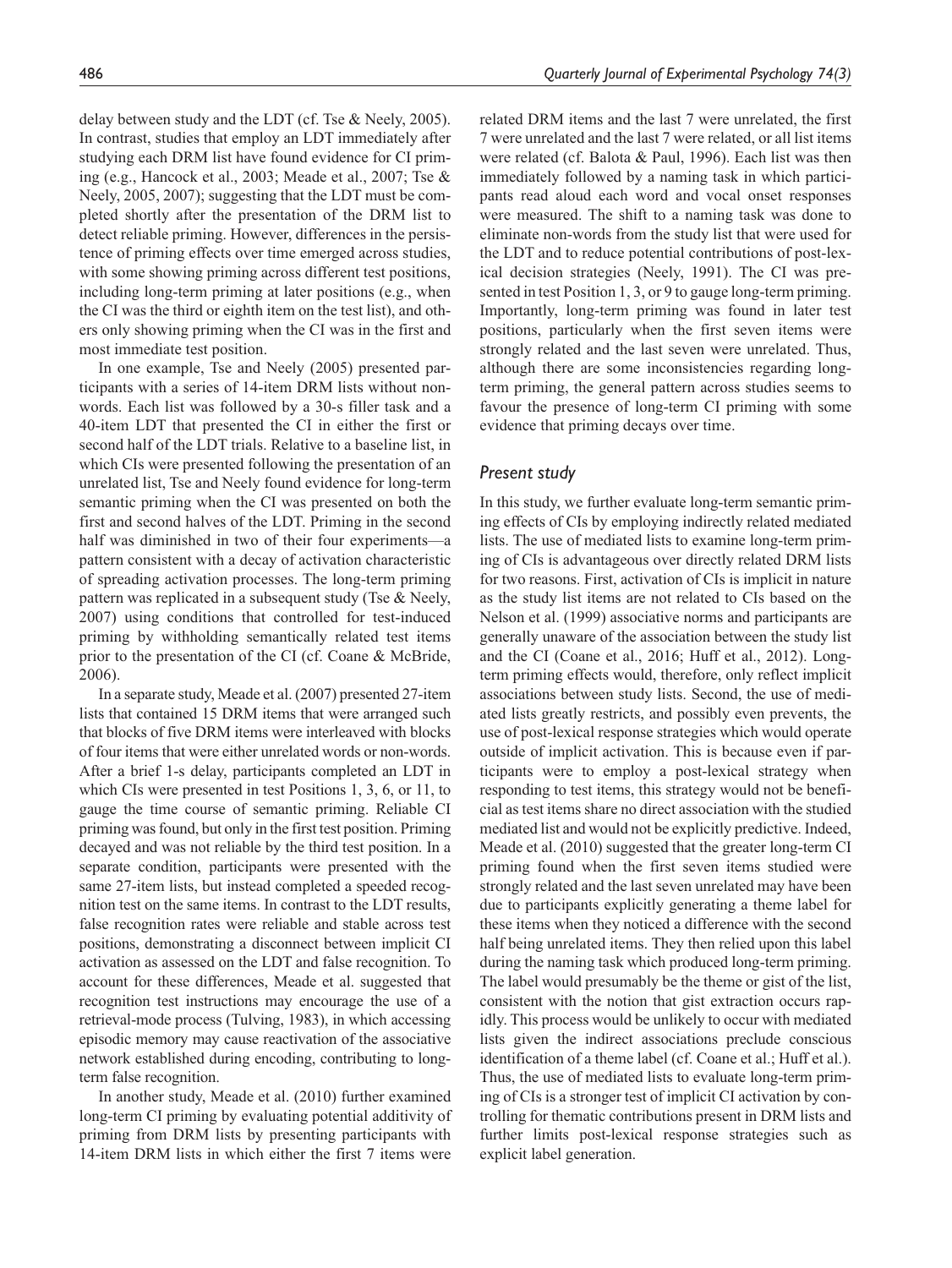Building off previous long-term DRM priming studies, our study had three aims. First, we sought to establish whether study of mediated lists would produce long-term semantic priming effects. To this end, our methodology was inspired by Meade et al. (2007, 2010), in which CIs were embedded in test lists at different test positions to examine the time course of mediated priming. We, therefore, compared response latencies to CIs when they were presented in test Position 1, 3, or 8, relative to control items presented at the same positions. These comparisons allowed us to evaluate whether priming effects occur long-term (i.e., priming on test Position 8) or only short-term (i.e., priming only on test Position 1). Based on DRM studies reviewed above (e.g., Hancock et al., 2003; Meade et al., 2010; Tse & Neely, 2005, 2007), we anticipated that priming would occur on later test positions, consistent with long-term priming.

Our second aim was to evaluate whether long-term priming effects were sensitive to different speeded response tasks at test. Semantic contributions in visual word recognition paradigms tend to be stronger using tasks that emphasise the processing of semantic features than tasks that do not. For instance, Yap et al. (2012) found that semantic richness variables are stronger predictors of response latencies on a speeded semantic classification task (e.g., concrete/abstract response decisions) than a naming task where items are simply read aloud. Given these task differences, detection of long-term priming effects may be contingent upon the semantic processing fostered by the task completed at test. In addition, relative to directly related items, priming from mediated items tends to be relatively modest (see Hutchison, 2003), which may necessitate response tasks that are more sensitive to semantic effects. We therefore tested task effects on mediated priming by comparing latencies on a semantic classification task to those on a naming task. Finally, our third aim was to evaluate the long-term time course of mediated false recognition across test positions. We expected that mediated false recognition would persist across test positions consistent with Meade et al. (2007, 2010) using DRM lists.

In sum, we measured the time course of mediated CI priming and false recognition using three between-subject groups. Following study of mediated lists, participants either completed a semantic classification task (SCT), a speeded naming task, or an old/new recognition test (RGN). To assess priming and false recognition patterns, task/test lists that contained CIs were compared with filler lists that contained unrelated control items that were matched to CIs based on length, frequency, and concreteness to control for potential item effects.

# **Method**

## *Participants*

A total of 427 undergraduates participated for partial course credit. Of these participants, 264 were tested at The University of Southern Mississippi and 163 at Colby College. All participants reported proficiency in the English language and had normal or corrected-to-normal vision. Participants were randomly assigned to SCT, naming, or RGN groups. Twenty-six were removed from analyses due to either repeated failures to respond under the 1,000ms deadline resulting in excessive timeouts (15% or more of the test trials;  $n=13$ ), due to a computer error  $(n=5)$ , or randomly tapping keys during the test lists  $(n=8)$ , leaving 136 in the SCT group, 129 in the naming group, and 136 in the RGN group. Removed participants were equally distributed across testing sites, leaving a total of 401 for analysis. A sensitivity power analysis computed using *G\*Power* (Faul et al., 2007) indicated that the sample size had sufficient power (.80) to detect small effect sizes (Cohen's  $d=0.20$ ) or larger, which is appropriate given mediated priming effects are generally small (Hutchison, 2003).<sup>2</sup>

# *Materials*

Twenty-four mediated lists were taken from Huff et al. (2012) and used as study lists in the experiment. Mediated lists consisted of 15 indirectly related words (e.g., *meow, day*, and *basement*) that converged upon a non-related CI (e.g., *black*) through non-presented mediators (e.g., *cat, night, bottom*; see Table 1 for list construction). The nonpresented mediators were items from original DRM lists. Each mediated list was then combined with four unrelated buffer words for a total of 19 words. Buffers were included to provide a set of correct items to test for in the RGN group and to examine repetition priming in the SCT and naming groups. Buffers were presented in the first four study positions to ensure that mediated list items were grouped together and were the most recent items studied prior to the test list. Study lists were presented in the same order and the lists were identical across all three groups.

Test lists for each of the 24 lists were also identical across groups. Each test list contained 10 items: Three previously studied buffers and seven unstudied items in which one of these items was either the CI or critical control item and the other six were unrelated distractors. Half of the test lists contained a CI related to the studied mediated list, whereas the other half contained a critical control item. Unstudied items were matched to the studied mediated list items using the English Lexicon Project database (Balota et al., 2007) based on word length, word frequency (using the SUBTL database; Brysbaert & New, 2009), and concreteness (MRC Psycholinguistic database; Coltheart, 1981). Mediated CIs were further equated to a set of critical control items using the same factors to provide an appropriate comparison to compute priming effects. Importantly, on the test lists, the CI was the only item related to the mediated lists to eliminate the possibility for test-induced priming (Coane & McBride, 2006; Marsh et al., 2004). Test lists were constructed such that critical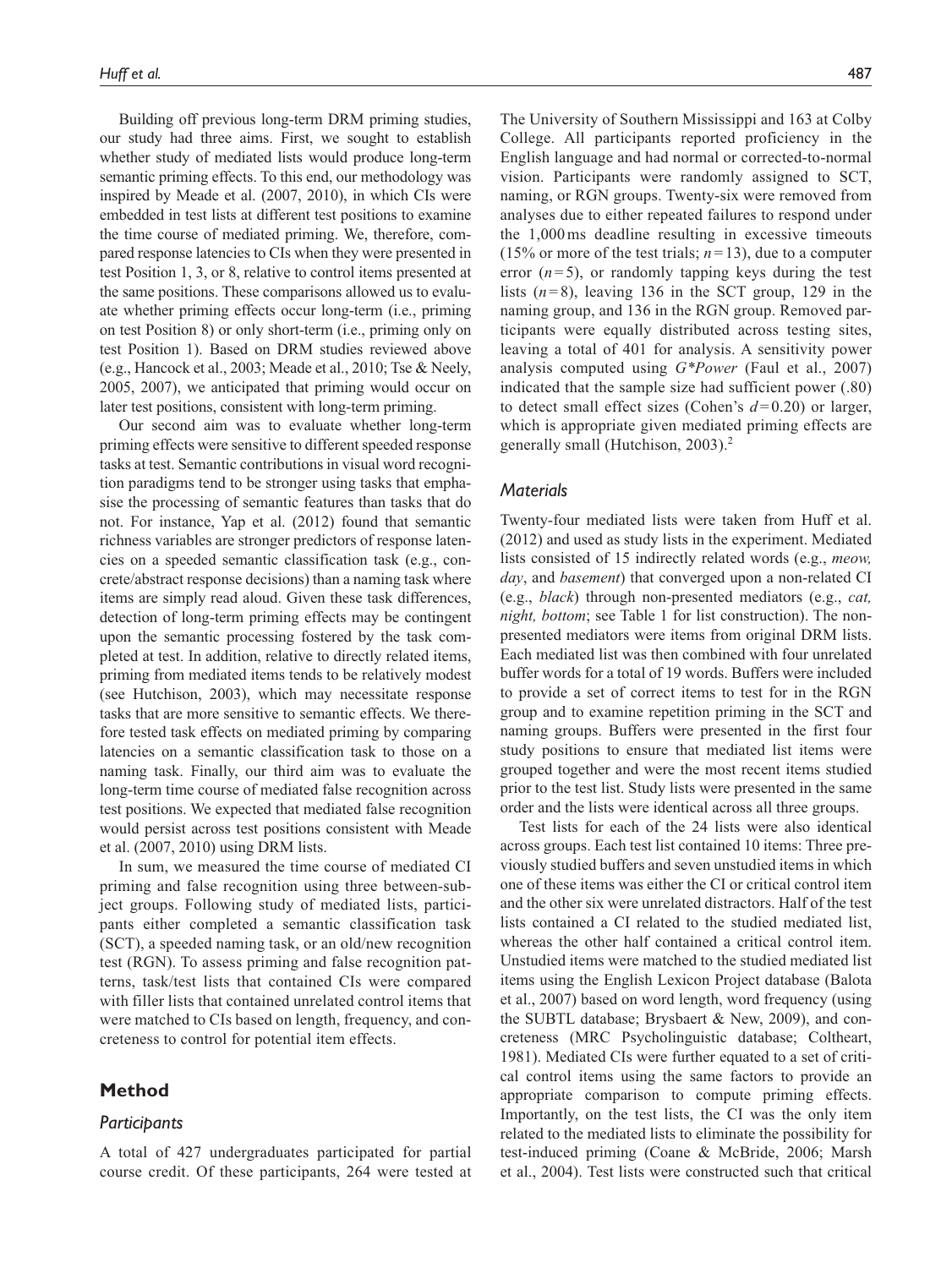**Table 1.** Example 19-item mediated study list (non-presented DRM list in parentheses) and the test lists for critical lures presented in Positions 1, 3, and 8 for the recognition, semantic categorisation, and naming groups.

| Study list items                                                                                                                                                                                                                                             | <b>Test lists</b>                                                                                  |                                                                                                    |                                                                                                    |
|--------------------------------------------------------------------------------------------------------------------------------------------------------------------------------------------------------------------------------------------------------------|----------------------------------------------------------------------------------------------------|----------------------------------------------------------------------------------------------------|----------------------------------------------------------------------------------------------------|
| Critical Lure: <b>Black</b>                                                                                                                                                                                                                                  | Lure<br>Position I                                                                                 | Lure<br>Position 3                                                                                 | Lure<br>Position 8                                                                                 |
| nation<br>microscope<br>career                                                                                                                                                                                                                               |                                                                                                    |                                                                                                    |                                                                                                    |
| Capital<br>meow (cat)<br>day (night)<br>basement (bottom)<br>hue (colour)<br>red (blue)<br>life (death)<br>pale (white)<br>shadow (dark)<br>burial (funeral)<br>pen (ink)<br>master (slave)<br>tan (brown)<br>matter (grey)<br>mine (coal)<br>sorrow (grief) | black<br>nation<br>partner<br>envelope<br>forbid<br>salad<br>career<br>tribe<br>payment<br>capital | nation<br>partner<br>black<br>envelope<br>forbid<br>salad<br>career<br>tribe<br>payment<br>capital | nation<br>partner<br>envelope<br>forbid<br>salad<br>career<br>tribe<br>black<br>payment<br>capital |

Bolded items denote non-presented critical lures, and italicised items reflected unrelated studied buffers.

and critical control items were always presented in the first, third, or eighth test positions. CIs and critical controls in each of the three positions for each list were counterbalanced across participants. For the remaining test positions, buffers or unrelated unstudied items were once randomised and presented in the same order for all participants. Each participant saw every list and each list was presented in each of the experimental conditions an approximate equal number of times across participants. The order of the 24 study lists and their corresponding test list were once randomised and presented in two blocks of 12 lists to allow for a mid-experiment participant break. Block orders were similarly counterbalanced. Thus, the test position order was not blocked in any systematic order (cf. Meade et al., 2007, Experiment 1). Table 1 provides an example study and test list with CI orderings.

## *Procedure*

Participants were tested individually on a computer using E-prime 3.0 software (Psychology Software Tools, 2016) and responses were made using a keyboard in the SCT and RGN conditions and a microphone relayed to an external response box in the naming group. Participants were

instructed that they would be presented with 24 pairs of lists in which for each pair they would silently read the first list (the study phase) and then complete a speeded memory test on the second list (the test phase). They were instructed to pay close attention to each of the words during the study phase given the upcoming test. Note that the SCT and naming groups, participants were informed of an upcoming test even though a test was not completed. In the RGN group, participants determined whether the words were presented on the first list by making old/new recognition response. In the SCT group, the speeded task required participants to make concrete/abstract judgements for each word on the second list. In the naming group, participants read each word on the second list aloud into a microphone, which measured the onset of their vocal response. Participants were given a practice set which consisted of two unrelated lists so they could practice their task prior to beginning the experiment. Task instructions were presented at the beginning of the experiment and repeated after the practice list to ensure that participants understood the task.

During the study phase, items were presented at the centre of the computer screen for 1,000ms with a 500ms inter-stimulus interval. After the presentation of each list, a loud tone was presented for 1,000ms, which indicated the start of the test phase. In the test phase, each test item was presented for a maximum of 1,000 ms and participants were required to make their task-specific response within this timeframe or else the trial would time out and participants would receive feedback encouraging them to respond faster, which was displayed for 1,000ms. Participants were informed of the response deadline prior to beginning the experiment and were encouraged to either rest their index fingers on the labelled keyboard keys to make their condition-specific responses quickly (in the SCT and RGN groups), or to place their mouth close to the microphone so they were ready to read the test phase words (in the naming group). After each test phase, participants saw a screen that said "next list" for 1,500ms to cue them for the upcoming study phase. This procedure repeated for 12 study/test cycles followed by a participant-paced break and then an additional 12 study/ test cycles. At the completion of the final test phase, participants provided demographic information and completed the Shipley vocabulary test, the F-A-S verbal fluency and category fluency tests (Spreen & Benton, 1977), and a verbal debriefing. Neither the vocabulary nor the fluency tests were found to be related to the priming effects and therefore are not discussed further. A typical experimental session lasted approximately 60min.

# **Results**

Our analyses assess the time course of semantic activation of mediated critical lures across test positions on the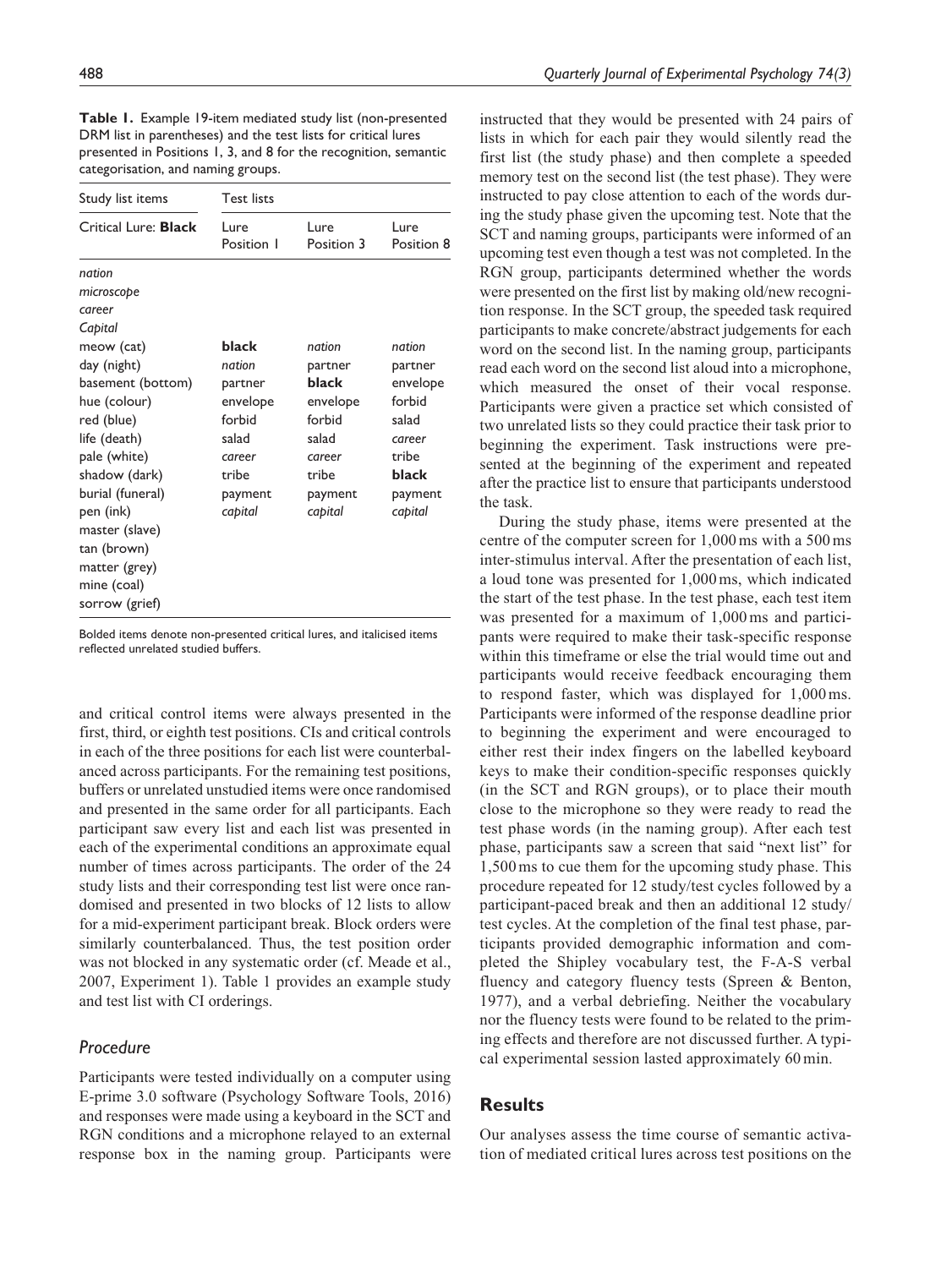| Group/Test item                             | Test position   |                 |            |  |  |
|---------------------------------------------|-----------------|-----------------|------------|--|--|
|                                             | Position 1      | Position 3      | Position 8 |  |  |
| Semantic categorisation group ( $N = 136$ ) |                 |                 |            |  |  |
| Critical item RTs                           |                 |                 |            |  |  |
| Control critical items                      | 684 (16)        | 616(13)         | 638 (16)   |  |  |
| Critical items                              | 646 (15)        | 602(14)         | 618(16)    |  |  |
| Priming effect                              | 38              | 4               | 20         |  |  |
| Naming group $(N = 129)$                    |                 |                 |            |  |  |
| Critical item RTs                           |                 |                 |            |  |  |
| Control critical items                      | 561 (13)        | 509 (12)        | 510(11)    |  |  |
| Critical items                              | 541 (14)        | 498 $(11)$      | 494 (10)   |  |  |
| Priming effect                              | 20              | $\perp$         | 16         |  |  |
| Recognition group $(N = 136)$               |                 |                 |            |  |  |
| Critical item false recognition             |                 |                 |            |  |  |
| Control critical items                      | 0.27(0.05)      | 0.15(0.04)      | 0.17(0.04) |  |  |
| Critical items                              | 0.32(0.05)      | 0.20(0.04)      | 0.23(0.04) |  |  |
| False recognition effect                    | 0.05            | 0.05            | 0.06       |  |  |
| False alarm RTs                             |                 |                 |            |  |  |
| Control critical items                      | 680 (34)        | 625 (36)        | 609 (37)   |  |  |
| Critical items                              | 690(31)         | 628 (34)        | 623(31)    |  |  |
| <b>Difference</b>                           | $\overline{10}$ | 3               | 4          |  |  |
| Correct rejection RTs                       |                 |                 |            |  |  |
| Control critical items                      | 659 (18)        | 600(13)         | 592 (13)   |  |  |
| Critical items                              | 672 (19)        | 610(15)         | 609 (16)   |  |  |
| Difference                                  | 13              | $\overline{10}$ | 17         |  |  |

**Table 2.** Mean (95% CI) proportions of false alarms and mean reaction times (RTs, in microseconds) to critical items and critical item controls as a function of test position for the semantic categorisation, naming, and speeded recognition groups.

SCT and naming tasks and compare this activation with false recognition found across positions on the RGN task. To foreshadow our results, semantic priming persisted across test positions in both the SCT and naming tasks, though priming was greater in the first test position. False recognition persisted equivalently across test positions. Linear mixed models were completed for all response latency and recognition analyses reported below. All analyses were completed in *R* 3.5.1 [\(www.r](www.r-project.org)[project.org](www.r-project.org)). Linear mixed-effects model analyses were conducted using the *lmer* function and generalised linear mixed-effects models were run using the *glmer* function. Note that model analyses examining position effects were conducted by comparing responses to test Position 1, relative to Positions 3 and 8. Thus, the tables which include the position output from the mixed models include rows pertaining to Positions 3 and 8, which indicate a comparison to Position 1. In addition, Bayes factors (BFs) were included when comparing models and were computed using the Bayesian information criterion (BIC) fit statistics provided by the *lmer* and *glmer* functions using the *BayestestT* package. BF values assess the evidence for the more complicated (larger) model compared with the less complicated (smaller) model. We use the convention established by Kass and Raftery (1995),

barely worth mentioning  $(1-3.2)$ , substantial  $(3.2-10)$ , strong (10–100), and decisive  $(>100)$ , in which BFs greater than 1 provide evidence for the alternative hypothesis.

# *Semantic classification and naming tasks*

*Response latencies.* Response latencies made between 350 and 1,000ms and within 2.5 *SD*s of the mean for each participant were included in the analysis. In the SCT group, the trimming procedure removed 7.6% of Position 1 trials, 3.4% of Position 3 trials, and 3.9% of Position 8 trials. In the naming group, trimming removed 4.9% of Position 1 trials, 3.3% of Position 3 trials, and 2.1% of Position 8 trials. No participant had more than two trials removed per cell out of a maximum of four due to the trimming procedure and most participants had all four trials available in each cell. Trials removed were evenly distributed across trial types. For the analyses reported, we collapsed across concrete and abstract responses in the SCT given no a priori reason to expect a difference between response types.

Mean reaction times for CIs and critical controls across three possible test positions for the SCT and naming groups are displayed in Table 2 (along with the difference scores). Response latencies were modelled via a linear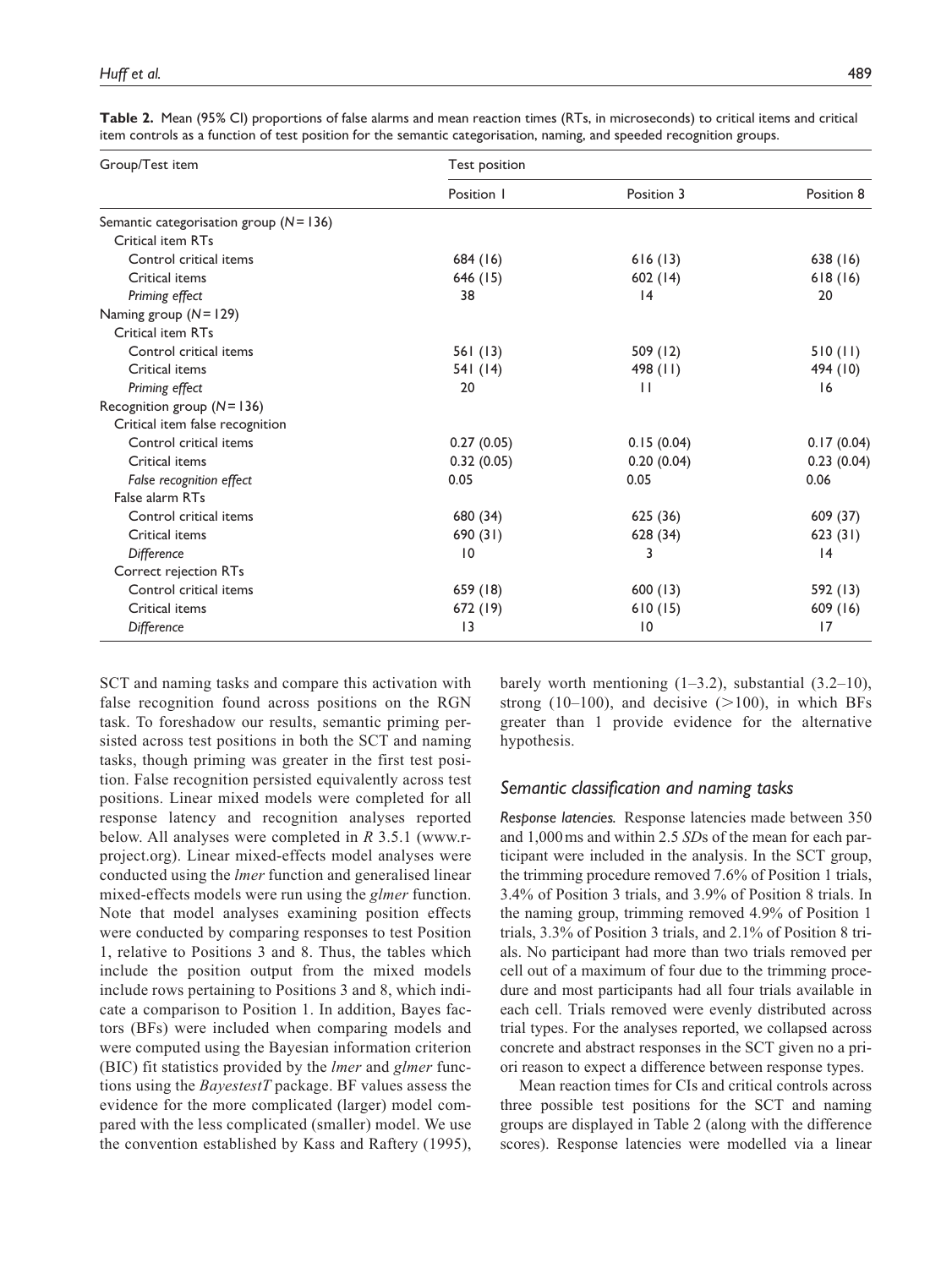| Statistic/comparison             | Estimate | SE   | t    | b value                | Omnibus $\gamma^2$       | b value                            |
|----------------------------------|----------|------|------|------------------------|--------------------------|------------------------------------|
| Intercept                        | 674.3    | 8.38 | 80.4 | $< 1.0 \times 10^{-6}$ |                          |                                    |
| $Group = naming$                 | 115.4    | 8.41 | 13.7 | $< 1.0 \times 10^{-6}$ | $\overline{\phantom{0}}$ |                                    |
| Position $=$ 3                   | 50.2     | 5.81 | 8.6  | $< 1.0 \times 10^{-6}$ | 87.0                     | $<$ 2.0 $\times$ 10 <sup>-16</sup> |
| Position $= 8$                   | 42.5     | 5.76 | 7.4  | $< 1.0 \times 10^{-6}$ |                          |                                    |
| Item type $=$ CI                 | 20.0     | 9.04 | 2.21 | .027                   | $\overline{\phantom{0}}$ |                                    |
| $Pos.=3\times item=CI$           | 4.4      | 6.91 | 0.6  | .524                   | 4.8                      | .089                               |
| $Pos = 8 \times item = CI$       | 10.3     | 6.76 | 1.52 | .129                   |                          |                                    |
| Group = naming $\times$ Pos. = 3 | 8.6      | 6.37 | 1.35 | .177                   | 3.32                     | .016                               |
| Group = naming $\times$ Pos. = 8 | 9.6      | 6.38 | 1.50 | .133                   |                          |                                    |

**Table 3.** Summary of linear mixed-model analyses for reaction times for critical items and critical item controls as a function of test position for the semantic categorisation and naming task groups.

SE: standard error; CI: critical item; SCT: semantic classification task; BF: Bayes factor.

For test position comparisons, Positions 3 and 8 in the table reflect model comparisons to Position 1. For the group comparison, naming in the table reflects a model comparison to the SCT. For the item type comparison, CI in the table reflects a model comparison to CI controls. BF > 100 in support of this model against an intercept-only model with random effects.

mixed-modelling approach. The initial model included main effects for task type (naming vs. SCT), item type (CI vs. critical control), position (1 vs. 3 vs. 8), and the interactions. Random offsets were allowed for each participant, as well as for each test word. Likelihood ratio tests (LRTs) confirmed the necessity of including both random effects in the model ( $\chi_1^2 = 240.4$ ,  $p=9.28 \times 10^{-61}$ ; BF > 100). Model results and the BF are reported in Table 3. The final model included significant fixed effects for the main effect of task type, which indicated that naming latencies were faster than SCT latencies (519 vs. 634ms), the main effect of item type, which indicated significant priming for CIs over CI controls (567 vs. 586ms), and the main effect of position, in which latencies were slower for Position 1 relative to Positions 3 and 8 (610 vs. 558 vs. 567ms, respectively), but the latter two did not differ.

A reliable interaction between task type and test position was also found, which indicated that latencies decreased in naming and SCT tasks from Positions 1 to 3, and increased from Position 3 to 8 in the SCT group (609 vs. 628ms), but not the naming group (503 vs. 502ms). Importantly, however, an item type by position interaction was found, which reflected greater CI priming on Position 1 (595 vs. 624ms, for CIs and CI controls) than Position 3 (551 vs. 564ms) and Position 8 (558 vs. 576ms). Importantly, priming remained reliable in Positions 3 and 8, providing evidence for long-term priming of mediated CIs. The priming effect was therefore largest in the first test position and declined across Positions 3 and 8, a pattern consistent with a decay of activation. Neither the task type  $\times$  item type interaction nor the three-way interaction were reliable in the model.

*Repetition priming.* We further analysed whether the SCT and naming groups were sensitive to repetition of buffer items that were presented within the study list relative to unstudied items. These items were also compared via

**Table 4.** Summary of linear mixed-model analyses for reaction times studied buffers versus unstudied buffers for the semantic categorisation and naming task groups to test for repetition priming.

| Statistic/comparison Estimate |       | SE.  |       | b value                |
|-------------------------------|-------|------|-------|------------------------|
| Intercept                     | 674.3 | 8.38 | 80.4  | $< 1.0 \times 10^{-6}$ |
| $Group = naming$              | 125.2 | 1.21 | 103.2 | $< 1.0 \times 10^{-6}$ |

SE: standard error; SCT: semantic classification task; BF: Bayes factor. For the group comparison, naming in the table reflects a model comparison to the SCT. BF>100 in support of this model versus an intercept-only model.

linear mixed models (see Table 4 for model results and BF). Fixed effects included main effects for group (SCT vs. naming) and item type (studied buffers vs. non-studied buffers), and the interaction. Necessity of the random offset for test word was confirmed via an LRT ( $\chi_1^2 = 240.4$ ,  $p < 1.00 \times 10^{-100}$ , BF > 100). From a fixed effects standpoint, only the main effect of group was significant (latencies were faster in the naming vs. SCT;  $\chi_1^2 = 9,732.7$ ,  $p < 1.00 \times 10^{-100}$ , BF > 100), indicating a null repetition priming effect (570 vs. 574ms for studied buffers and unstudied items, respectively).

# *Speeded recognition*

Speeded recognition allowed us to examine whether false recognition effects occurred using identical study and test lists as those used in the SCT and naming tasks above. An important question is whether false recognition patterns would follow the priming patterns found in the SCT and naming tasks. Table 2 reports false alarms to CIs and CI controls as a function of test position. For speeded recognition responses, trials were trimmed using the same criteria as the SCT and naming tasks. This procedure removed 13% of Position 1 trials, and 3% of Position 3 and Position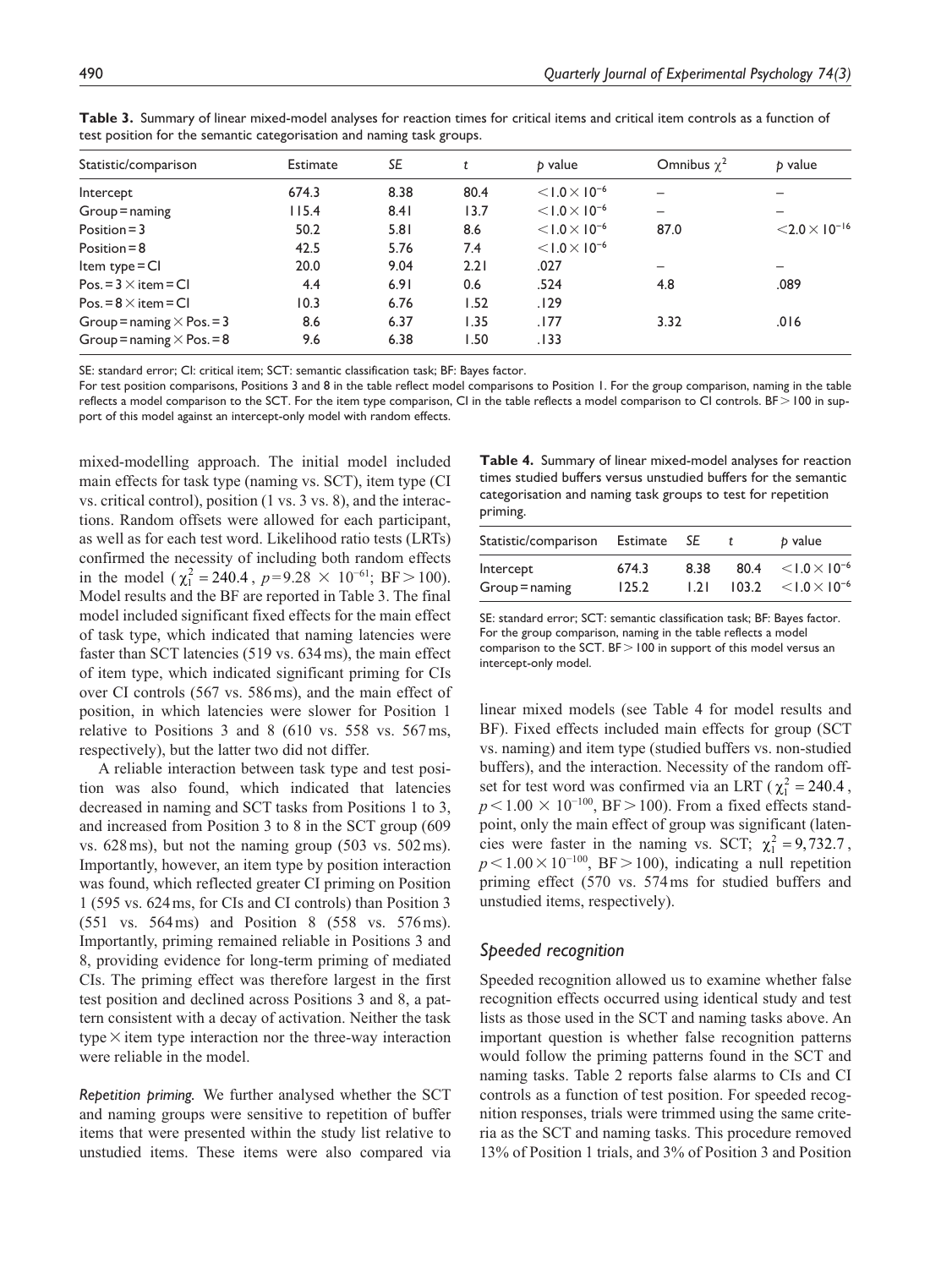| <b>Statistic</b> | Estimate | SE   | z    | b value                | Omnibus $\chi^2$ | b value                |
|------------------|----------|------|------|------------------------|------------------|------------------------|
| Comparison       |          |      |      |                        |                  |                        |
| Intercept        | 1.32     | 0.16 | 7.99 | $< 1.0 \times 10^{-6}$ | -                |                        |
| Position 3       | 0.82     | 0.13 | 6.54 | $< 1.0 \times 10^{-6}$ | 73.70            | $< 2.0 \times 10^{-6}$ |
| Position 8       | 0.58     | 0.12 | 4.84 | $< 1.0 \times 10^{-6}$ |                  |                        |
| Item type $=$ CI | 0.39     | 0.16 | 2.39 | .017                   |                  |                        |

**Table 5.** Summary of linear mixed-model analyses for false alarms to critical items and critical control items as a function of test position.

SE: standard error; CI: critical item; BF: Bayes factor.

For test position comparisons, Positions 3 and 8 in the table reflect model comparisons to Position 1. For the item type comparison, CI in the table reflects a model comparison to CI controls. BF > 100 in support of this model versus an intercept-only model.

8 trials. Again, no participant had more than two trials removed per cell due to the trimming and most participants had all four trials available in each cell. Removed trials were again distributed evenly across trial types.

*False recognition.* False alarm rates to CIs and CI controls as a function of test position were similarly modelled using generalised linear mixed models with a logit link function (see Table 5 for model results and BF). Random effects were included both for participants and test words. The need for the random effect of test word in addition to a random effect for subject was confirmed via LRT  $(\chi_1^2 = 31.7, p=1.79 \times 10^{-8}, BF > 100)$ . The model included main effects for item type (CI vs. CI control), position (1 vs. 3 vs. 8), and the interaction. Only the main effects of position and item type were significant, indicating that false alarms were greatest in Position 1 relative to Positions 3 and 8 (.30 vs. 18 vs. 20, respectively), with the latter positions being equivalent, and that false alarms were greater for CIs over CI controls (.25 vs. .20). The interaction was not reliable, indicating that CI false recognition was stable across test positions ( $\chi^2$  = 0.05, *p*=.98,  $BF < 0.01$ ).

For completeness, we also analysed response latencies for false alarms and correct rejections for CIs and CI controls (see Meade et al., 2007, for a similar analysis). Note that in this analysis, not every participant had a false alarm or correct rejection for CIs at each test position, leading to missing cells for response latencies. Missing cells were frequent, occurring for 49.1% of the cells across test positions. We therefore collapsed across test position, which decreased the number of missing cells to 21.7%, and note that the cells analysed are relatively unstable due to fewer numbers of available observations. We report mean latencies across test position in Table 2. Latencies for these items were also compared via linear mixed models using random offsets for both participant and test words. LRTs confirmed the need to retain the random offset for test word when considering critical controls ( $\chi_1^2 = 16.60$ ,  $p=4.62 \times 10^{-5}$ , BF=98.60), but did not need to be retained when considering CIs ( $\chi_1^2 = 0.68$ ,  $p = .41$ , BF=0.04).

| <b>Table 6.</b> Mean (95% CI) proportion of hits and reaction times |
|---------------------------------------------------------------------|
| (RTs, in microseconds) for studied buffers and false alarms and     |
| RTs to non-studied buffers in the speeded recognition group.        |

| Item type/measure | <b>Studied buffers</b> | Non-studied buffers |
|-------------------|------------------------|---------------------|
| "Old" responses   | 0.69(0.02)             | 0.16(0.03)          |
| <b>RTs</b>        | 638(21)                | 611(26)             |

Random offsets for subjects were included for both critical control as well as for CIs ( $\chi_1^2 = 100.60$ ,  $p = 1.10 \times 10^{-23}$ ,  $BF > 100$ ).

For critical controls, the model predicts the mean response time to be longer for false alarms compared with correct rejections, but only marginally (false alarm mean response time=627ms; correct rejection mean response time=610 ms;  $\chi_1^2 = 3.80$ ,  $p = .0513$ , BF=0.16). The same was true for CIs with the mean response time predicted to be longer for false alarms than for correct rejections (false alarm mean response time=642ms; correct rejection mean response time=622 ms;  $\chi_1^2 = 6.20$ ,  $p = .01$ , BF=0.60), but this difference was not supported by the BF. Thus, false alarms were only numerically slower than correct rejections, which may be due in part to missing cells and few available observations per participant.

*Hits for studied buffers and false alarms for non-studied buffers.* Mean hit rates for studied buffer items and false alarms for non-studied buffer items were also compared (see Table 6). Because these items were distributed across the test list, test position was not a factor. Linear mixed models were also used to examine hits for studied buffers and false alarms for unstudied items. Random effects for both test words was found to be necessary in addition to random effects for subjects ( $\chi_1^2 = 458.40$ ,  $p=6.51 \times$ 10−101, BF>100). Item type was found to be significant  $(\chi_1^2 = 455.00, p=5.89 \times 10^{-101}, BF > 100)$ , indicating correct recognition was greater than false alarms to unstudied buffer items (.69 vs. .16), confirming participants successfully discriminated between studied and unstudied items. Response times for false alarms were also analysed via linear mixed-effects models. Again, random effects for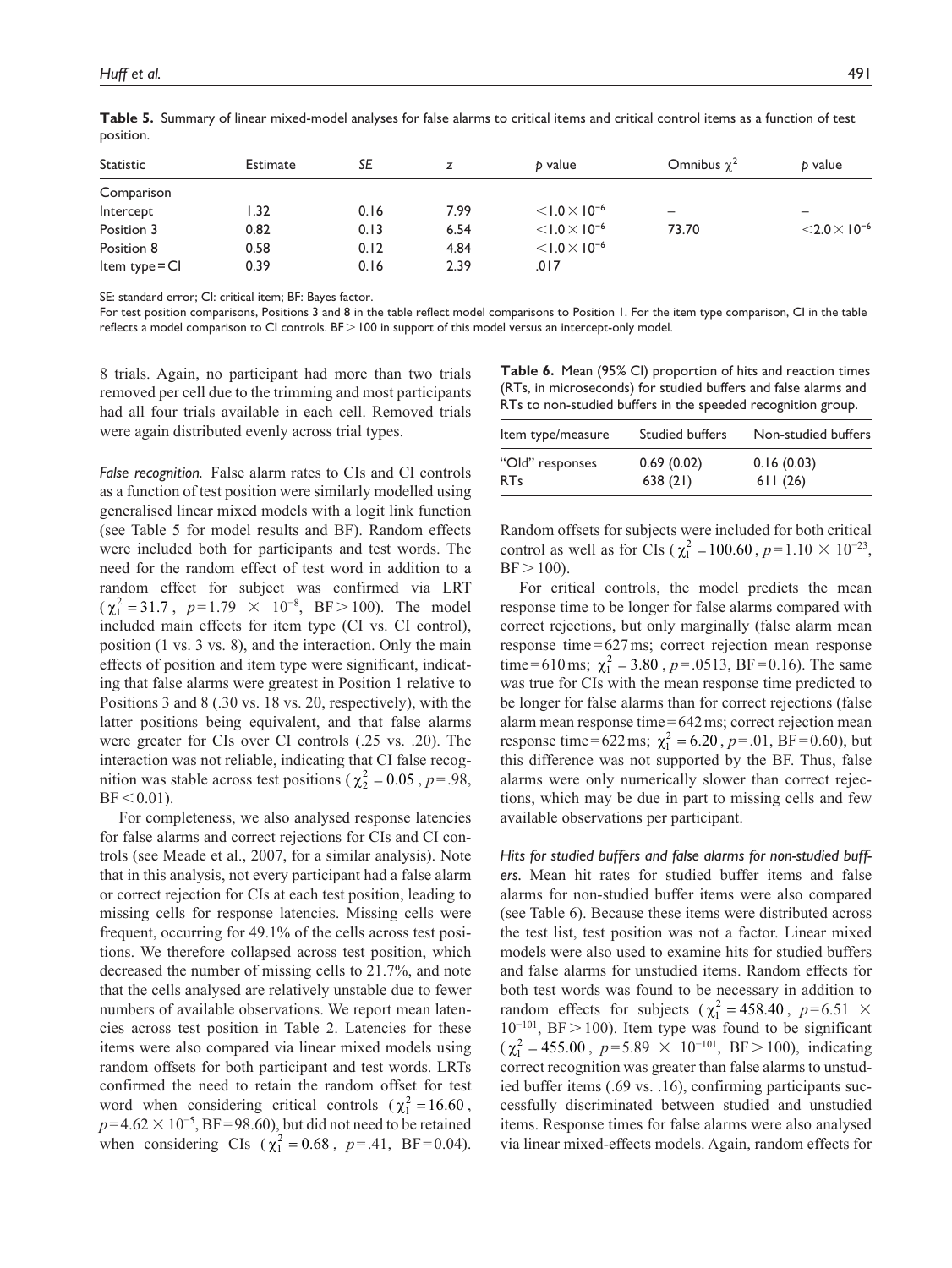test word in addition to random effects for subjects were found to be necessary ( $\chi_1^2 = 186.70$ ,  $p = 1.06 \times 10^{-42}$ ,  $BF > 100$ ). Mean response times were not found to differ significantly between studied buffer hits and unstudied buffer item false alarms ( $\chi_1^2 = 0.40$ ,  $p = .53$ , BF=0.01).

# **General discussion**

The primary goal of this study was to evaluate the time course of CI priming on different speeded response tasks following study of mediated false memory lists. Several important findings emerged. First, short- and long-term semantic priming effects were found in both the SCT and naming tasks when the CI was presented in the early, middle, and late test positions. Although CI semantic priming was reliable across conditions, a decay pattern emerged in which priming was greatest when CIs were presented in the first test position, but declined across remaining test positions, though the priming effect remained reliable. Significant CI priming effects across test positions in the SCT and naming tasks mapped on to the reliable false recognition patterns that were found across test positions. This correspondence between priming and false recognition is consistent with notion that automatic spreading activation processes contribute to false recognition, even in relatively long-term priming contexts.

Our study follows up on prior work, which has also generally found evidence for long-term CI priming with directly related DRM lists in which response tasks were completed within 1min following study (Hancock et al., 2003; Meade et al., 2010; Tse & Neely, 2005, 2007). As noted in the Introduction, our use of mediated lists to gauge long-term priming comes with notable benefits. First, the implicit nature of mediated lists means that any activation of CIs must occur through some low-level automatic spreading activation process, which is unlikely to be supported by gist extraction processes. With DRM lists, the strong association between list items and the CI also produces a coherent theme for each list which may also contribute to previously documented long-term priming effects. Mediated lists do not contain a strong list theme, which eliminates this possibility from contention (cf. Brainerd & Reyna, 2002). Second, post-lexical strategies, which may befall speeded response tasks with related study materials, are less likely to occur with mediated lists as these lists are perceived as unrelated and participants have been unable to successfully identify CIs under explicit instructions (Coane et al., 2016; Huff et al., 2012). The mediated false memory paradigm therefore provides an ideal method for gauging the time course of CI activation while minimising shortcomings of speeded response tasks following study of DRM lists.

The shape of the mediated priming effect across test positions found in our study is also consistent with general semantic priming effects reported in the literature. Specifically, the finding that CI priming was robust in the first test position but then declined in later test positions aligns with findings that semantic priming effects are greatest immediately following the prime, but then quickly dissipate. One could argue perhaps that our long-term priming effects are inconsistent with other priming studies, which reported that priming is eliminated after a single intervening item (Dannenbring & Briand, 1982; Masson, 1995). It is important to clarify, however, that in traditional priming experiments, participants are exposed to a single prime followed immediately by a target. In contrast, participants in our experiment (and in Meade et al., 2007; Tse & Neely, 2005, 2007) are exposed to many "primes" (i.e., DRM list items) before responding to the target CI. The presentation of several primes may, therefore, contribute to long-term priming activation, even if priming is more robust when the CI target is presented early in the test list. In contrast to our predictions, however, priming patterns were equivalent between the SCT and naming tasks. Based on previous work that has shown the SCT to be more sensitive to semantic effects in visual word recognition (e.g., Yap et al., 2012), we expected that priming effects, including any long-term priming, would be greater for the SCT over the naming. Our finding of task equivalence, therefore, indicates that long-term priming of mediated CIs under conditions that minimise strategic lexical processes is reliable and generalises over at least two speeded tasks with keypress and vocal responses.

Of course, the low level of association to CIs with mediated lists produced far lower rates of false recognition than is typically found using DRM materials. For instance, Meade et al. (2007) reported a DRM false recognition effect (false alarms to DRM CIs minus false alarms to controls) ranging between 30% and 40% across experiments. In contrast, the corrected false recognition effect of mediated CIs in our experiment was considerably smaller, ranging between 5% and 6% across positions. The lower false recognition rates for mediated CIs are unsurprising given the indirect associations (see Coane et al., 2016; Huff et al., 2012, for direct comparisons between mediated and DRM lists), but the false recognition effect was stable across test positions, which is an important similarity to the patterns reported in studies that used DRM lists above. Thus, despite the overall lower rates of false recognition for mediated CIs, priming effects can still be measured using speeded response tasks.

The long-term mediated priming effects provide further support for automatic spreading activation processes, a critical mechanism in AMT that is used to account for the DRM illusion (Roediger, Balota, and Watson, 2001). As reviewed above the DRM paradigm confounds AMT with thematic gist extraction in FTT (Brainerd & Reyna, 2002). However, the indirect nature of mediated lists prevents extraction of a consistent list theme, leaving a "purer" method to gauge activation processes. In DRM priming studies, in addition to spreading activation, it is possible that priming could reflect a persistent gist trace formed at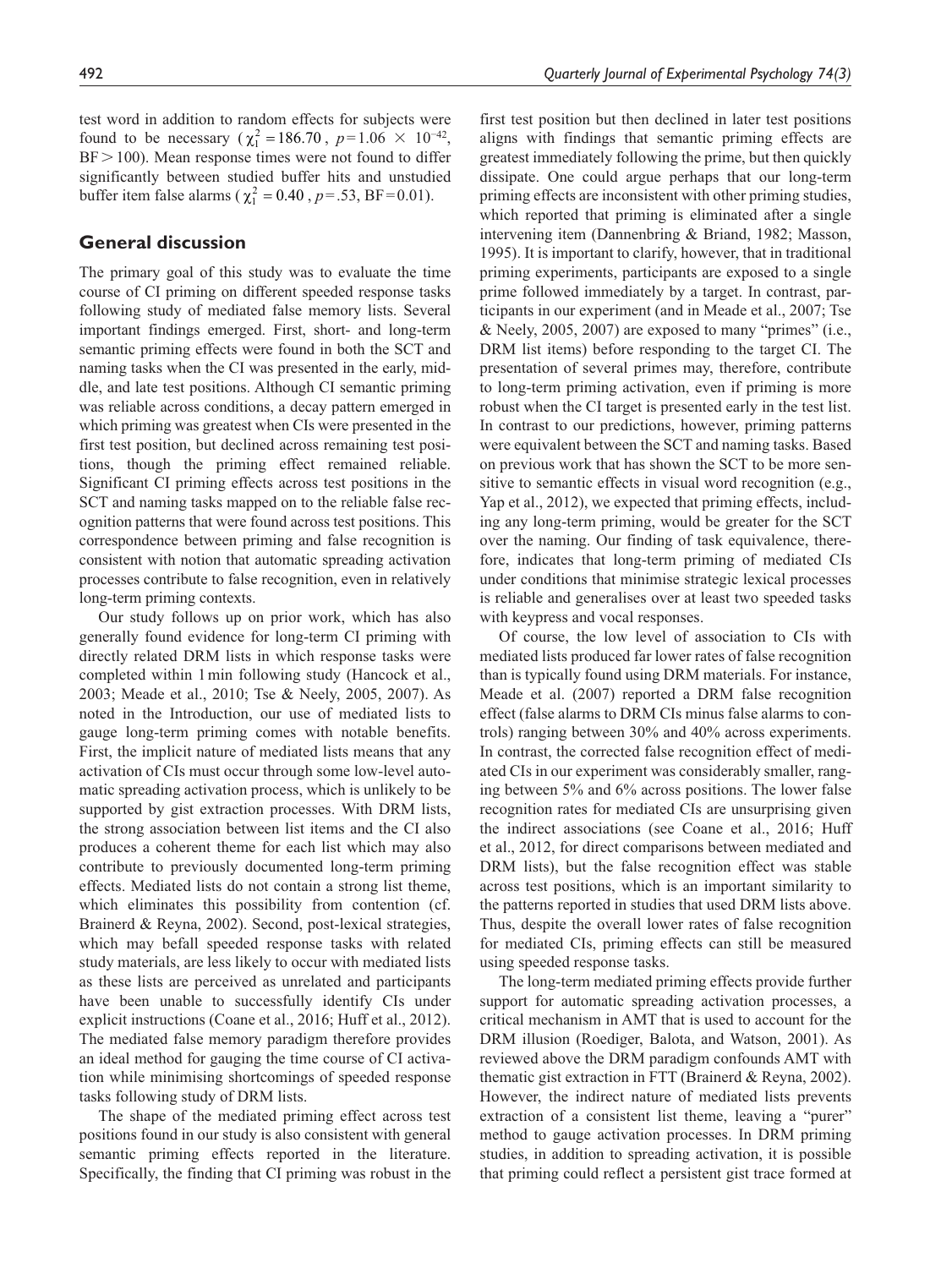study. However, the mediated lists used in our study do not contain a consistent theme which eliminates the availability of a consistent gist trace. Given that even when participants are instructed on how mediated list items are related to CIs and asked to explicitly guess CIs, they are rarely able to do so successfully (Coane et al., 2016; Huff et al., 2012), providing further evidence that a consistent gist trace is unavailable.

Given our focus on implicit processes, our experimental procedures were careful to restrict contributions of explicit processes. In addition to the use of tasks that minimise semantic matching, a response deadline of 1,000ms was also included. This deadline was important as it encouraged participants to remain on task during the experiment to ensure that implicit activation from the study list was still present. These procedures were necessary given that spreading-activation processes are generally short-lived. We do note that our response deadline was shorter than the upper cutoff used in Meade et al.'s (2010) speeded naming task. However, latencies between our experiment and Meade et al.'s were quite similar (position means ranging between 494 and 561ms in our experiment and 452 and 549ms in Meade et al.), indicating that response rates were equivalent regardless of whether a response deadline was present or not. Similarly, a response deadline may have also precluded participants from utilising explicit recollection processes when making recognition decisions (e.g., Jacoby, 1991).

In addition, it is worth noting that although we have contextualised our experiments as aligning with other "semantic" priming studies, the mediated lists themselves are not semantically related in the sense that they share a consistent theme/meaning. Instead, they are indirectly associatively related, which by definition means there is not a strong meaning-based gist. In semantic priming paradigms, the term "semantic" typically accounts for both associative and semantic processes, which is sensible given primes and targets are generally both associatively and thematically related (see Hutchison, 2003, for discussion of semantic/associative distinctions). Given the lack of consistent semantic themes across mediated list items, we acknowledge here that mediated CI activation is a result of associative-based rather than semantic-based processes.

Finally, we also acknowledge that while our study was designed to examine long-term semantic priming effects of mediated lists, the delay between study and the CI even in the last test position is relatively short (seven intervening test items). Hancock et al. (2003) and Tse and Neely (2005), who similarly found evidence for long-term CI priming, included a 30-s filler task after prior to the test phase which was a much longer delay than used in our study. We chose not to include a filler delay given mediated activation is indirect and likely smaller than activation from directly associated DRM items. Thus, we reasoned that if CI priming effects would occur, they would be more

likely to emerge immediately following study rather than following a filler task. Whether mediated CI priming operates similarly to DRM lists and is detected after a filler is an untested question, but we argue that even a delay of a few intervening items is lengthy, given that participants are also exposed to several semantically unrelated items. Indeed, most priming studies utilise very short delays and do not examine the correspondence between priming and subsequent memory. Our evidence for long-term semantic priming supports the notion that low-level implicit activation is associated with long-term memory processes.

# **Conclusion**

This study was designed to evaluate long-term semantic activation of CIs that originate from mediated false memory lists. Our results showed reliable CI priming across test positions using SCT and speeded naming tasks, consistent with long-term priming effects, and evidence for priming decay with priming greatest in the first test position, which was the most recent test position following study. Long-term priming effects followed false recognition patterns in which false alarms to mediated CIs were reliable and stable across test positions. The use of mediated lists to test for long-term priming is noteworthy as mediated false memories have been argued to occur only through implicit spreading activation processes (Huff et al., 2012) and post-lexical strategies, which are more likely to affect responses when primes and targets are directly related, are less likely to occur. Our study therefore yields stronger evidence for long-term effects of automatic spreading activation that operate when post-lexical strategies are minimised.

#### **Acknowledgements**

The authors wish to thank the following research assistants for their support during data collection: Kai Chang, Tamar Cimenian, Sam Gray, Bridget Horwood, Kaitlin McManus, Cole Walsh, and Shuofeng Xu.

#### **Declaration of conflicting interests**

The author(s) declared no potential conflicts of interest with respect to the research, authorship, and/or publication of this article.

#### **Funding**

The author(s) disclosed receipt of the following financial support for the research, authorship, and/or publication of this article: Funding for this study was provided by an Eagle Scholars Program for Undergraduate Research Grant at The University of Southern Mississippi to A.D.M. Additional funding was provided by a James McDonnell Foundation *Understanding Human Cognition* Grant awarded to J.H.C. (#220020426).

# **ORCID iD**

Mark J Huff **D** <https://orcid.org/0000-0002-0155-7877>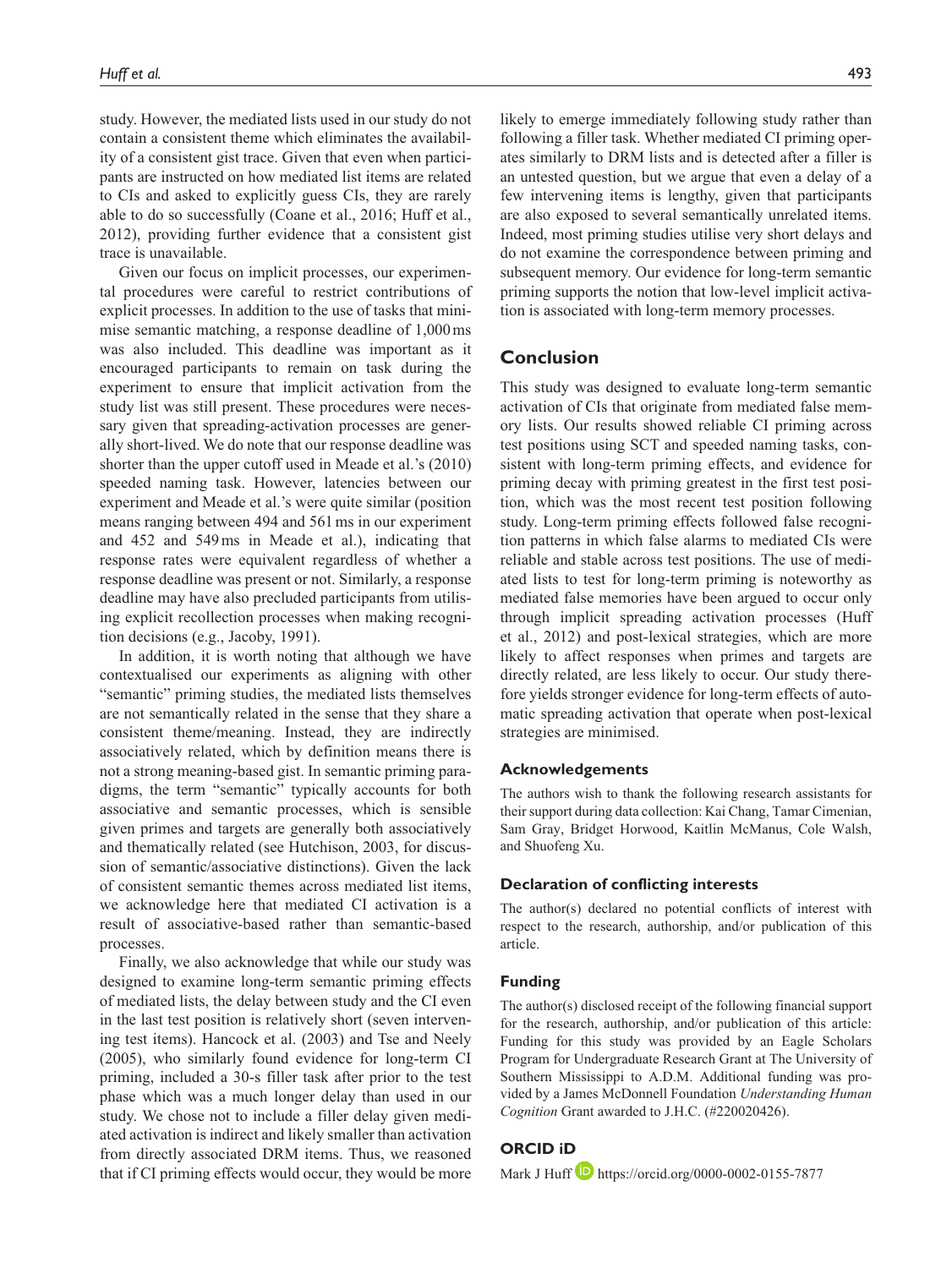#### **Data accessibility statement**

The experiment reported here was not preregistered. All data and stimuli in this study are available to other researchers upon request.

#### **Notes**

- 1. Such strategies refer to situations in which it is posited that participants rely, intentionally or not, on prior encoding episodes to facilitate the lexical decision. For example, on the lexical-decision task a participant might think back to the prime and search for a relationship with the target to bias a word response. Such a strategy would result in facilitation for related pairs, but would not necessarily reflect a forward-acting spread of activation from the prime to the target. Similarly, participants could generate potential targets upon prime presentation, especially if the type of relations between prime and target pairs is predictable (e.g., if many prime–target pairs are antonyms, participants could strategically generate antonyms in a proactive manner). Thus, using methods to reduce possible strategy use will provide a more accurate measure of spreading activation processes.
- 2. Although the power analysis supports our sample size to detect the predicted small effects, Brysbaert and Stevens (2018) have recommended that a sufficiently powered repeated-measures reaction time experiment includes at least 1,600 observations per condition. With only four observations per condition for each participant, our experiment only approximates this number when collapsed across test position. However, we note that our sample size meets and even exceeds many of the experiments on which our study is based (e.g., Meade et al., 2007, 2010; Tse & Neely, 2005, 2007), providing confidence that the sample size used is sufficient to detect the expected priming effects.

## **References**

- Abadie, M., & Camos, V. (2019). False memory at short and long term. *Journal of Experimental Psychology: General*, *148*, 1312–1334. <https://doi.org/10.1037/xge0000526>
- Anderson, J. R. (1983). A spreading activation theory of memory. *Journal of Verbal Learning and Verbal Behavior*, *22*, 261–295. https://doi.org/10.1016/S0022-5371(83)90201-3
- Balota, D. A., Black, S. R., & Cheney, M. (1992). Automatic and attentional priming in young and older adults: Reevaluation of the two process model. *Journal of Experimental Psychology: Human Perception and Performance*, *18*, 485– 502. <https://doi.org/10.1037/0096-1523.18.2.485>
- Balota, D. A., & Chumbley, J. I. (1984). Are lexical decisions a good measure of lexical access? The role of word frequency in the neglected decision stage. *Journal of Experimental Psychology: Human Perception and Performance*, *3*, 340– 357. <https://doi.org/10.1037/0096-1523.10.3.340>
- Balota, D. A., & Lorch, R. F. (1986). Depth of automatic spreading activation: Mediated priming effects in pronunciation but not lexical decision. *Journal of Experimental Psychology: Learning, Memory, and Cognition*, *12*, 336–345. [https://doi.](https://doi.org/10.1037/0278-7393.12.3.336) [org/10.1037/0278-7393.12.3.336](https://doi.org/10.1037/0278-7393.12.3.336)
- Balota, D. A., & Paul, S. T. (1996). Summation of activation: Evidence from multiple primes that converge and diverge within semantic memory. *Journal of Experimental*

*Psychology: Learning, Memory, and Cognition*, *22*, 827- 845.<https://doi.org/10.1037/0278-7393.22.4.827>

- Balota, D. A., Yap, M. J., Cortese, M. J., Hutchison, K. A., Kessler, B., Loftis, B., . . . Trieman, R. (2007). The English lexicon project. *Behavioral Research Methods*, *39*, 445– 459.<https://doi.org/10.3758/BF03193014>
- Bousfield, W. A. (1953). The occurrence of clustering in the recall of randomly arranged associates. *Journal of General Psychology*, *49*, 229–240. [https://doi.org/10.1080/0022130](https://doi.org/10.1080/00221309.1953.9710088) [9.1953.9710088](https://doi.org/10.1080/00221309.1953.9710088)
- Brainerd, C. J., & Reyna, V. F. (1990). Gist is the grist: Fuzzy-trace theory and the new intuitionism. *Developmental Review*, 10, 3–47. [https://doi.org/10.1016/0273-2297\(90\)90003-M](https://doi.org/10.1016/0273-2297(90)90003-M)
- Brainerd, C. J., & Reyna, V. F. (2002). Fuzzy-trace theory and false memory. *Current Directions in Psychological Science*, *11*, 164–169. <https://doi.org/10.1110/1467-8721.00192>
- Brainerd, C. J., Yang, Y., Reyna, V. F., Howe, M. L., & Mills, B. A. (2008). Semantic processing in "associative" false memory. *Psychonomic Bulletin & Review*, *15*, 1035–1053. <https://doi.org/10.3758/PBR.15.6.1035>
- Brysbaert, M., & New, B. (2009). Moving beyond Kučera and Francis: A critical evaluation of current word frequency norms and the introduction of a new and improve word frequency measure for American English. *Behavioral Research Methods, Instruments & Computers*, *41*, 977–990. <https://doi.org/10.3758/BRM.41.4.977>
- Brysbaert, M., & Stevens, M. (2018). Power analysis and effect size in mixed effects models: A tutorial. *Journal of Cognition*, *1*, 1–20.<https://doi.org/10.5334/joc.10>
- Cann, D. R., McRae, K., & Katz, A. N. (2011). False recall in the Deese-Roediger-McDermott paradigm: The roles of gist and associative strength. *Quarterly Journal of Experimental Psychology*, *64*, 1515–1542. [https://doi.org/10.1080/17470](https://doi.org/10.1080/17470218.2011.560272) [218.2011.560272](https://doi.org/10.1080/17470218.2011.560272)
- Castel, A. D., McCabe, D. P., & Roediger, H. L., III. (2007). Illusions of competence and overestimation of associative memory for identical items: Evidence from judgments of learning. *Psychonomic Bulletin & Review*, *14*, 107–111. <https://doi.org/10.3758/BF03194036>
- Chwilla, D. J., & Kolk, H. H. J. (2002). Three-step priming in lexical decision. *Memory & Cognition*, *30*, 217–225. [https://](https://doi.org/10.3758/BF03195282) [doi.org/10.3758/BF03195282](https://doi.org/10.3758/BF03195282)
- Chwilla, D. J., Kolk, H. H. J., & Mulder, G. (2000). Mediated priming in the lexical decision task: Evidence from eventrelated potentials and reaction time. *Journal of Memory and Language*, *42*, 314–341. [https://doi.org/10.1006/](https://doi.org/10.1006/jmla.1999.2680) [jmla.1999.2680](https://doi.org/10.1006/jmla.1999.2680)
- Coane, J. H., Huff, M. J., & Hutchison, K. A. (2016). The ironic effect of guessing: Increased false memory for mediated lists in younger and older adults. *Aging, Neuropsychology, and Cognition*, *23*, 282–303. [https://doi.org/10.1080/13825](https://doi.org/10.1080/13825585.2015.1088506) [585.2015.1088506](https://doi.org/10.1080/13825585.2015.1088506)
- Coane, J. H., & McBride, D. M. (2006). The role of test structure in creating false memories. *Memory & Cognition*, *34*, 1026–1036.<https://doi.org/10.3758/BF03193249>
- Coane, J. H., McBride, D. M., Raulerson, B. A., III, & Jordan, J. S. (2007). False memory in a short-term memory task. *Experimental Psychology*, *54*, 62–70. [https://doi.](https://doi.org/10.1027/1618-3169.54.1.62) [org/10.1027/1618-3169.54.1.62](https://doi.org/10.1027/1618-3169.54.1.62)
- Colbert, J. M., & McBride, D. M. (2007). Comparing decay rates for accurate and false memories in the DRM para-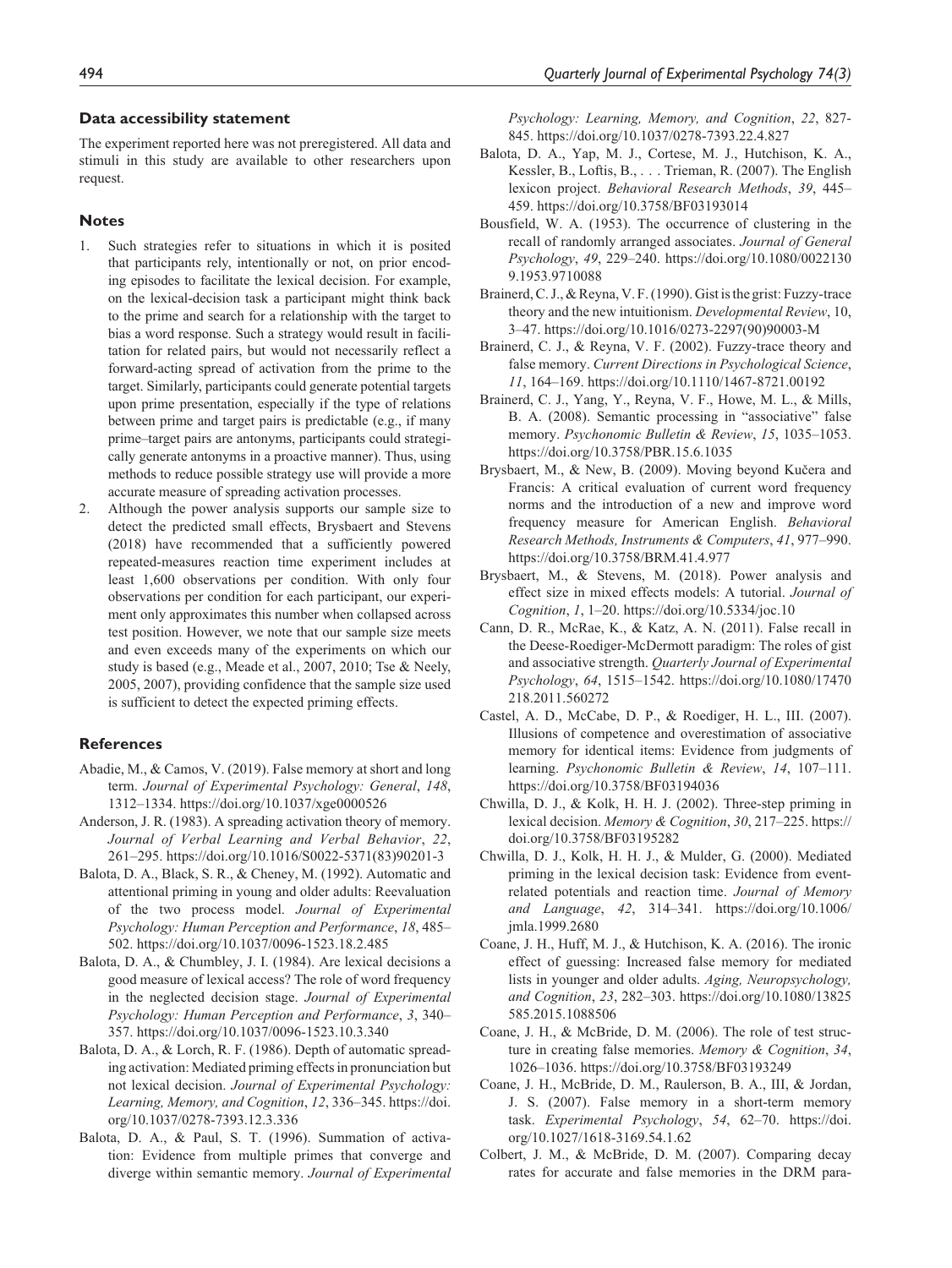digm. *Memory & Cognition*, *35*, 1600–1609. [https://doi.](https://doi.org/10.3758/BF03193494) [org/10.3758/BF03193494](https://doi.org/10.3758/BF03193494)

- Collins, A. M., & Loftus, E. F. (1975). A spreading activation theory of semantic processing. *Psychological Review*, *82*, 407–428.<https://doi.org/10.1037/0033-295X.82.6.407>
- Coltheart, M. (1981). The MRC psycholinguistic database. *The Quarterly Journal of Experimental Psychology A: Human Experimental Psychology*, *33*, 497–505. [https://doi.](https://doi.org/10.1080/14640748108400805) [org/10.1080/14640748108400805](https://doi.org/10.1080/14640748108400805)
- Dannenbring, G. L., & Briand, K. (1982). Semantic priming and the word repetition effect in a lexical decision task. *Canadian Journal of Experimental Psychology*, *36*, 435– 444.<https://doi.org/10.1037/h0080650>
- Deese, J. (1959). On the prediction of occurrence of particular verbal intrusions on immediate recall. *Journal of Experimental Psychology*, *58*, 17–22. <https://doi.org/10.1037/h0046671>
- Faul, F., Erdfelder, E., Lang, A.-G., & Buchner, A. (2007). GPower 3: A flexible statistical power analysis program for the social, behavioral, and biomedical sciences. *Behavioral Research Methods*, *39*, 175–191. [https://doi.org/10.3758/](https://doi.org/10.3758/BF03193146) [BF03193146](https://doi.org/10.3758/BF03193146)
- Gallo, D. A. (2006). *Associative Memory Illusions*. New York: NY: Psychology Press.
- Gallo, D. A. (2010). False memories and fantastic beliefs: 15 years of the DRM illusion. *Memory & Cognition*, *38*, 833– 848.<https://doi.org/10.3758/MC.38.7.833>
- Gallo, D. A., Roediger, H. L., III, & McDermott, K. B. (2001). Associative false recognition occurs without strategic criterion shifts. *Psychonomic Bulletin & Review*, *8*, 579–586. <https://doi.org/10.3758/BF03196194>
- Hancock, T. W., Hicks, J. L., Marsh, R. L., & Ritschel, L. (2003). Measuring the activation level of critical lures in the Deese-Roediger-McDermott paradigm. *The American Journal of Psychology*, *116*, 1–14. [https://doi.org/10.2307/](https://doi.org/10.2307/1423332) [1423332](https://doi.org/10.2307/1423332)
- Hill, H., Strube, M., Roesch-Ely, D., & Weisbrod, M. (2002). Automatic vs. controlled processes in semantic priming differentiation by event-related potentials. *International Journal of Psychophysiology*, *44*, 196–218. [https://doi.](https://doi.org/10.1016/S0167-8760(01)00202-1) [org/10.1016/S0167-8760\(01\)00202-1](https://doi.org/10.1016/S0167-8760(01)00202-1)
- Huff, M. J., & Bodner, G. E. (2013). When does memory monitoring succeed versus fail? Comparing item-specific and relational encoding in the DRM paradigm. *Journal of Experimental Psychology: Learning, Memory, and Cognition*, *39*, 1246– 1256. <https://doi.org/10.1037/a0031338>
- Huff, M. J., & Bodner, G. E. (2014). All varieties of encoding variability are not created equal: Separating variable processing from variable tasks. *Journal of Memory and Language*, *73*, 43–58.<https://doi.org/10.1016/j.jml.2014.02.004>
- Huff, M. J., & Bodner, G. E. (2019). Item-specific and relational processing both improve recall accuracy in the DRM paradigm. *Quarterly Journal of Experimental Psychology*, *72*, 1493–1506.<https://doi.org/10.1177/1747021818801427>
- Huff, M. J., Coane, J. H., Hutchison, K. A., Grasser, E. B., & Blais, J. E. (2012). Interpolated task effects on direct and mediated false recognition: Effects of initial recall, recognition, and the ironic effect of guessing. *Journal of Experimental Psychology: Learning, Memory, and Cognition*, *38*, 1720– 1730. <https://doi.org/10.1037/a0028476>
- Huff, M. J., & Hutchison, K. A. (2011). The effects of mediated word lists on false recall and recognition. *Memory &*

*Cognition*, *39*, 941–953. [https://doi.org/10.3758/s13421-](https://doi.org/10.3758/s13421-011-0077-0) [011-0077-0](https://doi.org/10.3758/s13421-011-0077-0)

- Huff, M. J., McNabb, J., & Hutchison, K. A. (2015). List blocking and longer retention intervals reveal an influence of gist processing for lexically ambiguous critical lures. *Memory & Cognition*, *43*, 1193–1207. [https://doi.org/10.3758/s13421-](https://doi.org/10.3758/s13421-015-0533-3) [015-0533-3](https://doi.org/10.3758/s13421-015-0533-3)
- Hutchison, K. A. (2003). Is semantic priming due to association strength or feature overlap? A micro analytic review. *Psychonomic Bulletin & Review*, *10*, 785–813. [https://doi.](https://doi.org/10.3758/BF03196544) [org/10.3758/BF03196544](https://doi.org/10.3758/BF03196544)
- Hutchison, K. A., & Balota, D. A. (2005). Decoupling semantic and associative information in false memories: Explorations with semantically ambiguous and unambiguous critical lures. *Journal of Memory and Language*, *52*, 1–28. https:// doi.org/10.1016/j.jml.2004.08.003
- Jacoby, L. L. (1991). A process dissociation framework: Separating automatic from intentional uses of memory. *Journal of Memory and Language*, *30*, 513–541. [https://doi.](https://doi.org/10.1016/0749-596X(91)90025-F) [org/10.1016/0749-596X\(91\)90025-F](https://doi.org/10.1016/0749-596X(91)90025-F)
- Jones, L. L. (2010). Pure mediated priming: A retrospective semantic matching model. *Journal of Experimental Psychology: Learning, Memory, and Cognition*, *36*, 135– 146.<https://doi.org/10.1037/a0017517>
- Jones, L. L. (2012). Prospective and retrospective processing in associative mediated priming. *Journal of Memory and Language*, *66*, 52–67. [https://doi.org/10.1016/j.jml.2011.](https://doi.org/10.1016/j.jml.2011.08.005) [08.005](https://doi.org/10.1016/j.jml.2011.08.005)
- Jones, L. L., & Estes, Z. (2012). Lexical priming: Associative, semantic, and thematic influences on word recognition. In J. S. Adelman (Ed.), *Visual word recognition: Meaning and context, individuals and development* (Vol. *2*, pp. 44–72). Psychology Press.
- Joordens, S., & Becker, S. (1997). The long and short of semantic priming effects in lexical decision. *Journal of Experimental Psychology: Learning, Memory, and Cognition*, *23*, 1083– 1105. <https://doi.org/10.1037/0278-7393.23.5.1083>
- Kass, R. E., & Raftery, A. E. (1995). Bayes factors. *Journal of the American Statistical Association*, *90*, 773–795. [https://](https://doi.org/10.1080/01621459.1995.10476572) [doi.org/10.1080/01621459.1995.10476572](https://doi.org/10.1080/01621459.1995.10476572)
- Koriat, A., & Bjork, R. A. (2005). Illusions of competence in monitoring one's knowledge during study. *Journal of Experimental Psychology: Learning, Memory, and Cognition*, *31*, 187–194. [https://doi.org/10.1037/0278-](https://doi.org/10.1037/0278-7393.31.2.187) [7393.31.2.187](https://doi.org/10.1037/0278-7393.31.2.187)
- Lampinen, J. M., Neuschatz, J. S., & Payne, D. G. (1999). Source attributions and false memories: A test of the demand characteristics account. *Psychonomic Bulletin & Review*, *6*, 130–135.<https://doi.org/10.3758/BF03210820>
- Marsh, E. J., McDermott, K. B., & Roediger, H. L., III. (2004). Does test-induced priming play a role in the creation of false memories? *Memory*, *12*, 44–55. [https://doi.](https://doi.org/10.1080/09658210244000404) [org/10.1080/09658210244000404](https://doi.org/10.1080/09658210244000404)
- Masson, M. E. J. (1995). A distributed memory model of semantic priming. *Journal of Experimental Psychology: Learning, Memory, and Cognition*, *21*, 3–23. [https://doi.](https://doi.org/10.1037/0278-7393.21.1.3) [org/10.1037/0278-7393.21.1.3](https://doi.org/10.1037/0278-7393.21.1.3)
- McCabe, D. P., & Smith, A. D. (2002). The effect of warnings on false memories in young and older adults. *Memory & Cognition*, *30*, 1065–1077. [https://doi.org/10.3758/](https://doi.org/10.3758/BF03194324) [BF03194324](https://doi.org/10.3758/BF03194324)